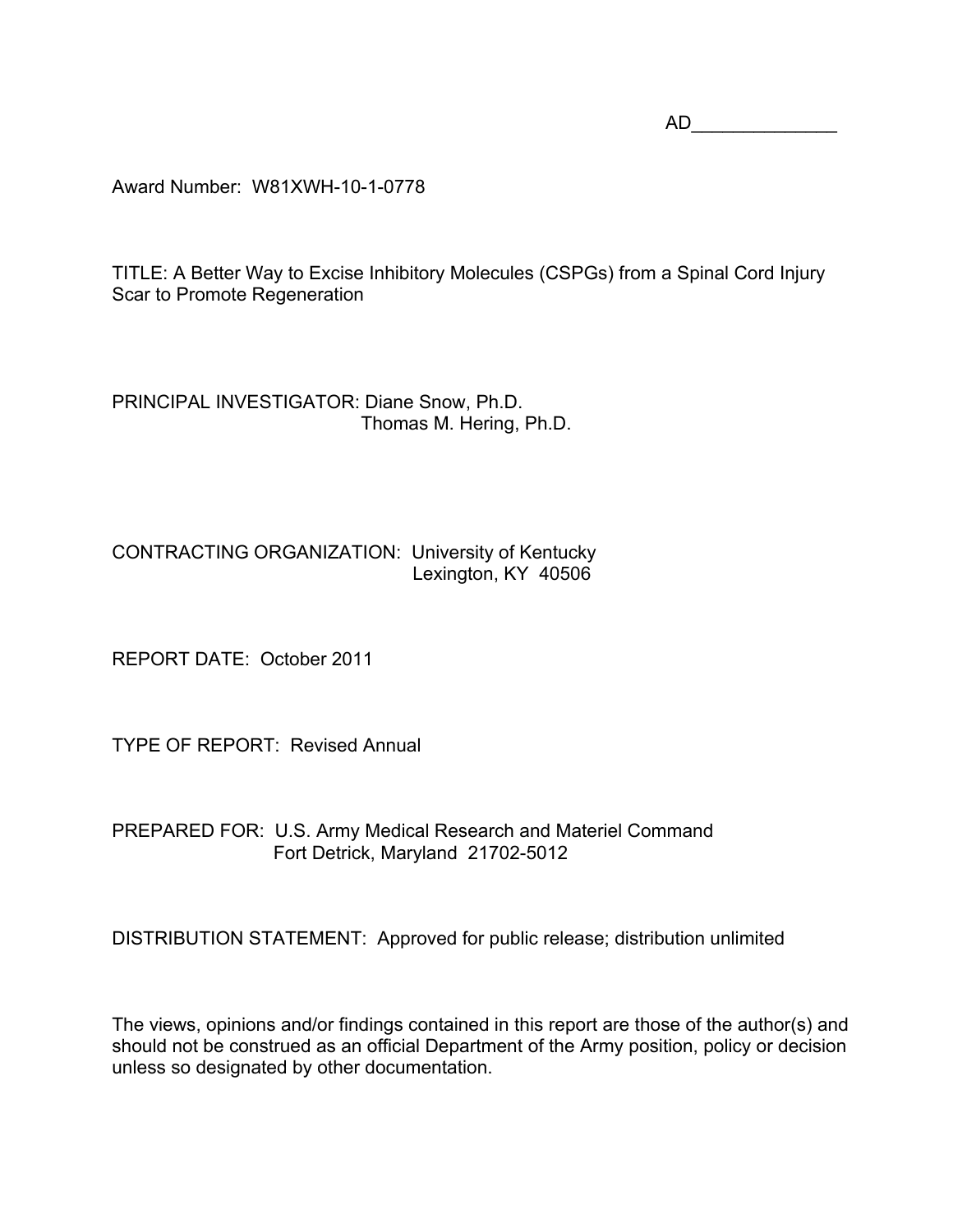| <b>REPORT DOCUMENTATION PAGE</b>          |                                                                                                         |                                                                                                              |                                                                                               |                        | Form Approved                                                                                                                                                                                                                                                                                                                                                                                                                                                  |  |  |  |
|-------------------------------------------|---------------------------------------------------------------------------------------------------------|--------------------------------------------------------------------------------------------------------------|-----------------------------------------------------------------------------------------------|------------------------|----------------------------------------------------------------------------------------------------------------------------------------------------------------------------------------------------------------------------------------------------------------------------------------------------------------------------------------------------------------------------------------------------------------------------------------------------------------|--|--|--|
|                                           |                                                                                                         |                                                                                                              |                                                                                               |                        | OMB No. 0704-0188<br>Public reporting burden for this collection of information is estimated to average 1 hour per response, including the time for reviewing instructions, searching existing data sources, gathering and maintaining the<br>data needed, and completing and reviewing this collection of information. Send comments regarding this burden estimate or any other aspect of this collection of information, including suggestions for reducing |  |  |  |
|                                           |                                                                                                         | valid OMB control number. PLEASE DO NOT RETURN YOUR FORM TO THE ABOVE ADDRESS.                               |                                                                                               |                        | this burden to Department of Defense, Washington Headquarters Services, Directorate for Information Operations and Reports (0704-0188), 1215 Jefferson Davis Highway, Suite 1204, Arlington, VA 22202-<br>4302. Respondents should be aware that notwithstanding any other provision of law, no person shall be subject to any penalty for failing to comply with a collection of information if it does not display a currently                               |  |  |  |
| 1. REPORT DATE (DD-MM-YYYY)<br>01-10-2011 |                                                                                                         | 2. REPORT TYPE<br><b>Revised Annual</b>                                                                      |                                                                                               |                        | 3. DATES COVERED (From - To)<br>30 SEP 2010 - 29 SEP 2011                                                                                                                                                                                                                                                                                                                                                                                                      |  |  |  |
| <b>4. TITLE AND SUBTITLE</b>              |                                                                                                         |                                                                                                              |                                                                                               |                        | <b>5a. CONTRACT NUMBER</b>                                                                                                                                                                                                                                                                                                                                                                                                                                     |  |  |  |
|                                           |                                                                                                         |                                                                                                              | A Better Way to Excise Inhibitory Molecules (CSPGs) from a Spinal Cord Injury Scar            |                        |                                                                                                                                                                                                                                                                                                                                                                                                                                                                |  |  |  |
| to Promote Regeneration                   |                                                                                                         |                                                                                                              |                                                                                               |                        | <b>5b. GRANT NUMBER</b><br>W81XWH-10-1-0778                                                                                                                                                                                                                                                                                                                                                                                                                    |  |  |  |
|                                           |                                                                                                         |                                                                                                              |                                                                                               |                        | <b>5c. PROGRAM ELEMENT NUMBER</b>                                                                                                                                                                                                                                                                                                                                                                                                                              |  |  |  |
| 6. AUTHOR(S)<br>Diane Snow, Ph.D.         |                                                                                                         |                                                                                                              |                                                                                               |                        | <b>5d. PROJECT NUMBER</b>                                                                                                                                                                                                                                                                                                                                                                                                                                      |  |  |  |
| Thomas M. Hering, Ph.D.                   |                                                                                                         |                                                                                                              |                                                                                               |                        | <b>5e. TASK NUMBER</b>                                                                                                                                                                                                                                                                                                                                                                                                                                         |  |  |  |
| E-Mail: dsnow@uky.edu                     |                                                                                                         |                                                                                                              |                                                                                               |                        | <b>5f. WORK UNIT NUMBER</b>                                                                                                                                                                                                                                                                                                                                                                                                                                    |  |  |  |
|                                           |                                                                                                         | 7. PERFORMING ORGANIZATION NAME(S) AND ADDRESS(ES)                                                           |                                                                                               |                        | 8. PERFORMING ORGANIZATION REPORT<br><b>NUMBER</b>                                                                                                                                                                                                                                                                                                                                                                                                             |  |  |  |
| University of Kentucky                    |                                                                                                         |                                                                                                              |                                                                                               |                        |                                                                                                                                                                                                                                                                                                                                                                                                                                                                |  |  |  |
| Lexington, KY 40506                       |                                                                                                         |                                                                                                              |                                                                                               |                        |                                                                                                                                                                                                                                                                                                                                                                                                                                                                |  |  |  |
|                                           |                                                                                                         |                                                                                                              |                                                                                               |                        |                                                                                                                                                                                                                                                                                                                                                                                                                                                                |  |  |  |
|                                           |                                                                                                         | 9. SPONSORING / MONITORING AGENCY NAME(S) AND ADDRESS(ES)<br>U.S. Army Medical Research and Materiel Command |                                                                                               |                        | 10. SPONSOR/MONITOR'S ACRONYM(S)                                                                                                                                                                                                                                                                                                                                                                                                                               |  |  |  |
|                                           | Fort Detrick, Maryland 21702-5012                                                                       |                                                                                                              |                                                                                               |                        |                                                                                                                                                                                                                                                                                                                                                                                                                                                                |  |  |  |
|                                           |                                                                                                         |                                                                                                              |                                                                                               |                        | 11. SPONSOR/MONITOR'S REPORT<br><b>NUMBER(S)</b>                                                                                                                                                                                                                                                                                                                                                                                                               |  |  |  |
|                                           | <b>12. DISTRIBUTION / AVAILABILITY STATEMENT</b><br>Approved for Public Release; Distribution Unlimited |                                                                                                              |                                                                                               |                        |                                                                                                                                                                                                                                                                                                                                                                                                                                                                |  |  |  |
| <b>13. SUPPLEMENTARY NOTES</b>            |                                                                                                         |                                                                                                              |                                                                                               |                        |                                                                                                                                                                                                                                                                                                                                                                                                                                                                |  |  |  |
| <b>14. ABSTRACT</b>                       |                                                                                                         |                                                                                                              |                                                                                               |                        | A major consequence of spinal cord injury (SCI) is the development of a glial scar. Although the scar has benefits for tissue repair, it also                                                                                                                                                                                                                                                                                                                  |  |  |  |
|                                           |                                                                                                         |                                                                                                              |                                                                                               |                        | blocks neural regeneration. Inhibitory chondroitin sulfate proteoglycans (CSPGs) are elevated in the glial scar and are a major deterrent                                                                                                                                                                                                                                                                                                                      |  |  |  |
|                                           |                                                                                                         |                                                                                                              |                                                                                               |                        | to successful regeneration. In the present study, we have demonstrated that injured astrocytes produce a wide variety of inhibitory CSPGs.                                                                                                                                                                                                                                                                                                                     |  |  |  |
|                                           |                                                                                                         |                                                                                                              |                                                                                               |                        | To develop a more efficient method to accomplish CSPG degradation (than the bacterial enzyme chondroitinase), we are addressing a                                                                                                                                                                                                                                                                                                                              |  |  |  |
|                                           |                                                                                                         |                                                                                                              |                                                                                               |                        | normally occurring catabolic protein for CSPG degradation, the neural aggrecanase, ADAMTS-4. We have begun a two-prong approach,                                                                                                                                                                                                                                                                                                                               |  |  |  |
|                                           |                                                                                                         |                                                                                                              |                                                                                               |                        | employing studies both in vitro, and in vivo. We have produced recombinant ADAMTS-4 protein for experiments in-vitro, or for injection<br>in vivo, alone and in combination with chondroitinase. Thus far, we have focused mainly on the development of critical reagents and                                                                                                                                                                                  |  |  |  |
|                                           |                                                                                                         |                                                                                                              |                                                                                               |                        | methods, and have tested these in proof of principle assays. In parallel, we have begun to develop a reproducible SCI model and are                                                                                                                                                                                                                                                                                                                            |  |  |  |
|                                           |                                                                                                         |                                                                                                              |                                                                                               |                        | developing behavioral assessments to validate the success of aggrecanase and chondroitinase treatments. The significance of these stages is                                                                                                                                                                                                                                                                                                                    |  |  |  |
|                                           |                                                                                                         |                                                                                                              |                                                                                               |                        | that they will lead to an efficient means by which to attenuate axonal inhibition, and thereby promote plasticity and regeneration of adult                                                                                                                                                                                                                                                                                                                    |  |  |  |
| neurons following SCI.                    |                                                                                                         |                                                                                                              |                                                                                               |                        |                                                                                                                                                                                                                                                                                                                                                                                                                                                                |  |  |  |
|                                           |                                                                                                         |                                                                                                              |                                                                                               |                        |                                                                                                                                                                                                                                                                                                                                                                                                                                                                |  |  |  |
|                                           |                                                                                                         |                                                                                                              |                                                                                               |                        |                                                                                                                                                                                                                                                                                                                                                                                                                                                                |  |  |  |
|                                           |                                                                                                         |                                                                                                              |                                                                                               |                        |                                                                                                                                                                                                                                                                                                                                                                                                                                                                |  |  |  |
| <b>15. SUBJECT TERMS</b>                  |                                                                                                         |                                                                                                              |                                                                                               |                        |                                                                                                                                                                                                                                                                                                                                                                                                                                                                |  |  |  |
|                                           |                                                                                                         |                                                                                                              | astrocytic scar; CSPGs; recombinant ADAMTS-4; dorsal hemisection model; pellet retrieval task |                        |                                                                                                                                                                                                                                                                                                                                                                                                                                                                |  |  |  |
| <b>16. SECURITY CLASSIFICATION OF:</b>    |                                                                                                         |                                                                                                              | <b>17. LIMITATION</b><br>OF ABSTRACT                                                          | 18. NUMBER<br>OF PAGES | 19a. NAME OF RESPONSIBLE PERSON<br><b>USAMRMC</b>                                                                                                                                                                                                                                                                                                                                                                                                              |  |  |  |
| a. REPORT                                 | <b>b. ABSTRACT</b>                                                                                      | c. THIS PAGE                                                                                                 |                                                                                               |                        | 19b. TELEPHONE NUMBER (include area                                                                                                                                                                                                                                                                                                                                                                                                                            |  |  |  |
| U                                         | U                                                                                                       | U                                                                                                            | UU                                                                                            | 32                     | code)                                                                                                                                                                                                                                                                                                                                                                                                                                                          |  |  |  |
|                                           |                                                                                                         |                                                                                                              |                                                                                               |                        | Standard Form 298 (Rev. 8-98)<br>Prescribed by ANSI Std. Z39.18                                                                                                                                                                                                                                                                                                                                                                                                |  |  |  |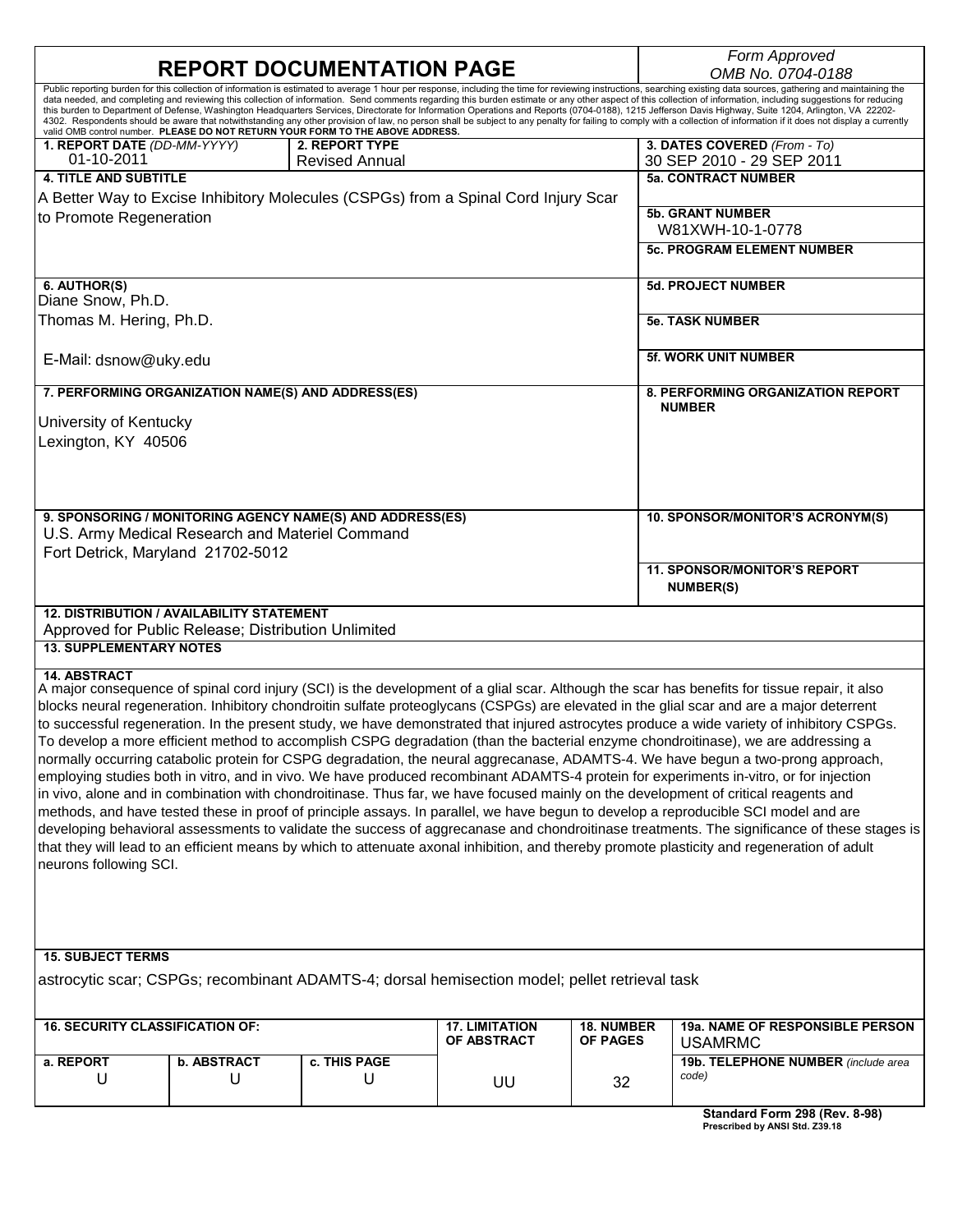# **Table of Contents**

 *Page* Product the Contract of the Contract of the Page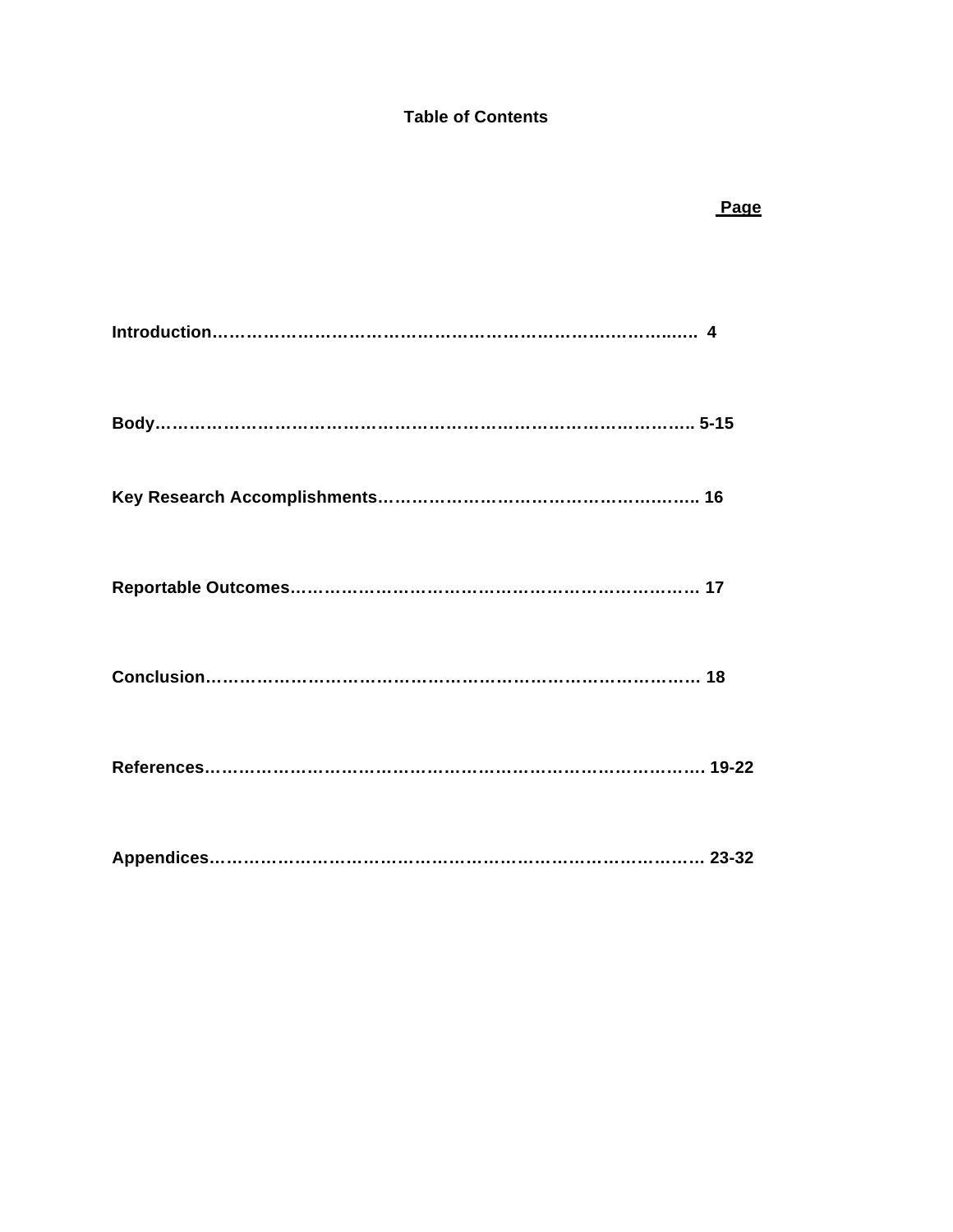#### **Introduction**

Subject. Spinal cord injury (SCI) is a devastating condition affecting as many as 306,000 individuals in the US alone *(http://www.brainandspinalcord.org/spinal-cordinjury/statistics.html)*. Beyond US soil, SCI is an all-too-common result of military combat - all with an enormous emotional, social, and financial cost to society. Despite much needed attention over the past few decades and some significant advances, the cellular and molecular mechanisms leading to SCI are not yet clear. *Purpose:* A major consequence of SCI is the development of an astrocytic glial scar. Although the scar has benefits for tissue repair, it also blocks neural regeneration. Inhibitory **chondroitin** sulfate proteoglycans (CSPGs) are elevated in the glial scar and are a major deterrent to successful regeneration. To develop a more efficient method to accomplish CSPG degradation (than the current use of the bacterial enzyme chondroitinase), we are studying a normally occurring catabolic protein for CSPG degradation, the neural aggrecanase, ADAMTS-4. Scope: We are using a two prong approach – employing studies both *in vitro*, and *in vivo*. We are isolating, purifying and testing aggrecanase on astrocytes in tissue culture; and we will test aggrecanase lenti-viral constructs in an injury model *in vivo*, alone and in combination with chondroitinase, to ameliorate CSPGinduced inhibition.' Thus far, we have focused mainly on the experimentation *in vitro* to develop reagents and for proof of principle, but we have also begun to develop our *in vivo* model in parallel with the work *in vitro* for future application.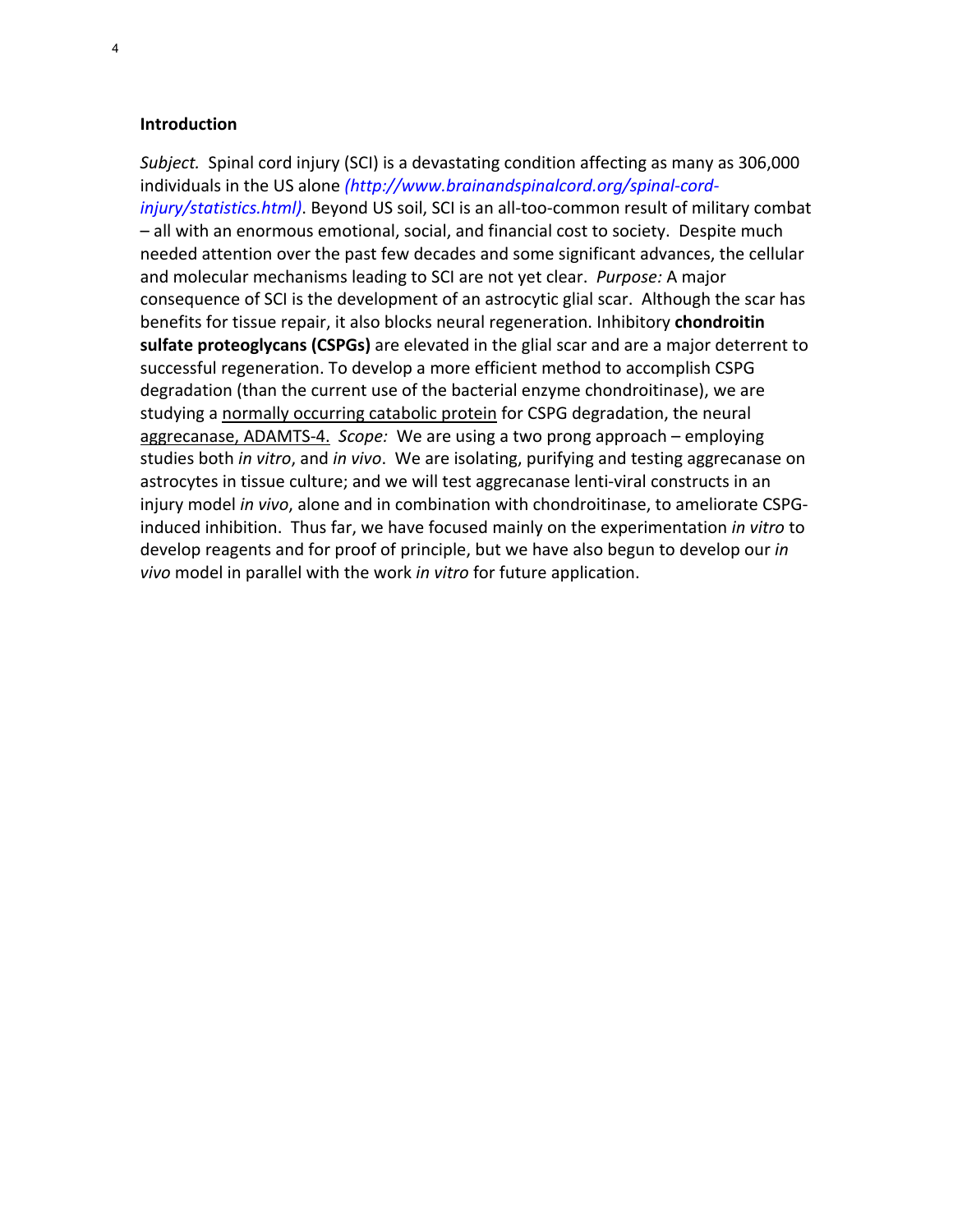*The following is a Progress Report for CDMRP grant SC090248, entitled "A Better Way to Excise Inhibitory Molecules (CSPGs)* from a Spinal Cord Injury Scar to Promote Regeneration". Each point of progress is addressed in relationship to the Statement of Work provided in the original application.

#### **Statement of Work**

*Overarching goal:* To successfully degrade aggrecan and related CSPGs using naturally occurring *ADAMTS-4, alone and in combination with the current "gold standard" (chondroitinase) to attenuate axonal inhibition, and promote plasticity and regeneration of adult neurons of the CNS.* 

#### **Task 1. We will determine if aggrecanase and chondroitinase-mediated degradation of CSPGs** produced by primary rat cortical astrocytes will foster neurite outgrowth *in vitro*.

1a. We will confirm that primary astrocytes upregulate CSPGs in vitro in response to injury (experimentally induced by trauma and/or administration of TGF-beta (Smith and Strunz, 2006). We will also catalogue the specific PGs upregulated and their time course (months 1-4).

Neonatal rat cortical astrocyte cultures were prepared and expanded to 16 T-75 flasks grown to near confluency. The cultures were incubated for 3 days with 2.5 ng/ml TGF-beta in 5 ml of medium. Medium was collected from 16 flasks, and guanidine HCl was added to a final concentration of 4M. The cell layers were washed with PBS, and were lysed in 0.05M sodium acetate, pH 5.8, containing 4M guanidine HCl, 0.5% CHAPS and protease inhibitors. An additional two flasks of cells were lysed, and used for the preparation of total cellular RNA, for quantitative real time PCR analysis of proteoglycan mRNA. Samples in guanidine buffer were used for purification and characterization of astrocyte proteoglycans. Briefly, samples were chromatographed on Sephadex G-50 equilibrated with 0.05M sodium acetate, pH 6.0 containing 0.5% CHAPS, 0.15 M sodium chloride, and 8M urea. The void



Figure 1. Analysis of proteoglycans produced by activated rat cortical astrocytes. Proteoglycans were purified by size exclusion and ion exchange chromatography. DEAE chromatographic profiles are shown for astrocyte cell layer (A) and medium (B) eluted with a 0.15 to 1.0 M NaCl gradient. Fractions were pooled. concentrated and characterized by dot blot analysis using specific antibodies to different proteoglycans. The dot blot analysis above the chomatogram shows reactivity of serial dilutions of pooled fractions with an antibody to the G1 domain of aggrecan.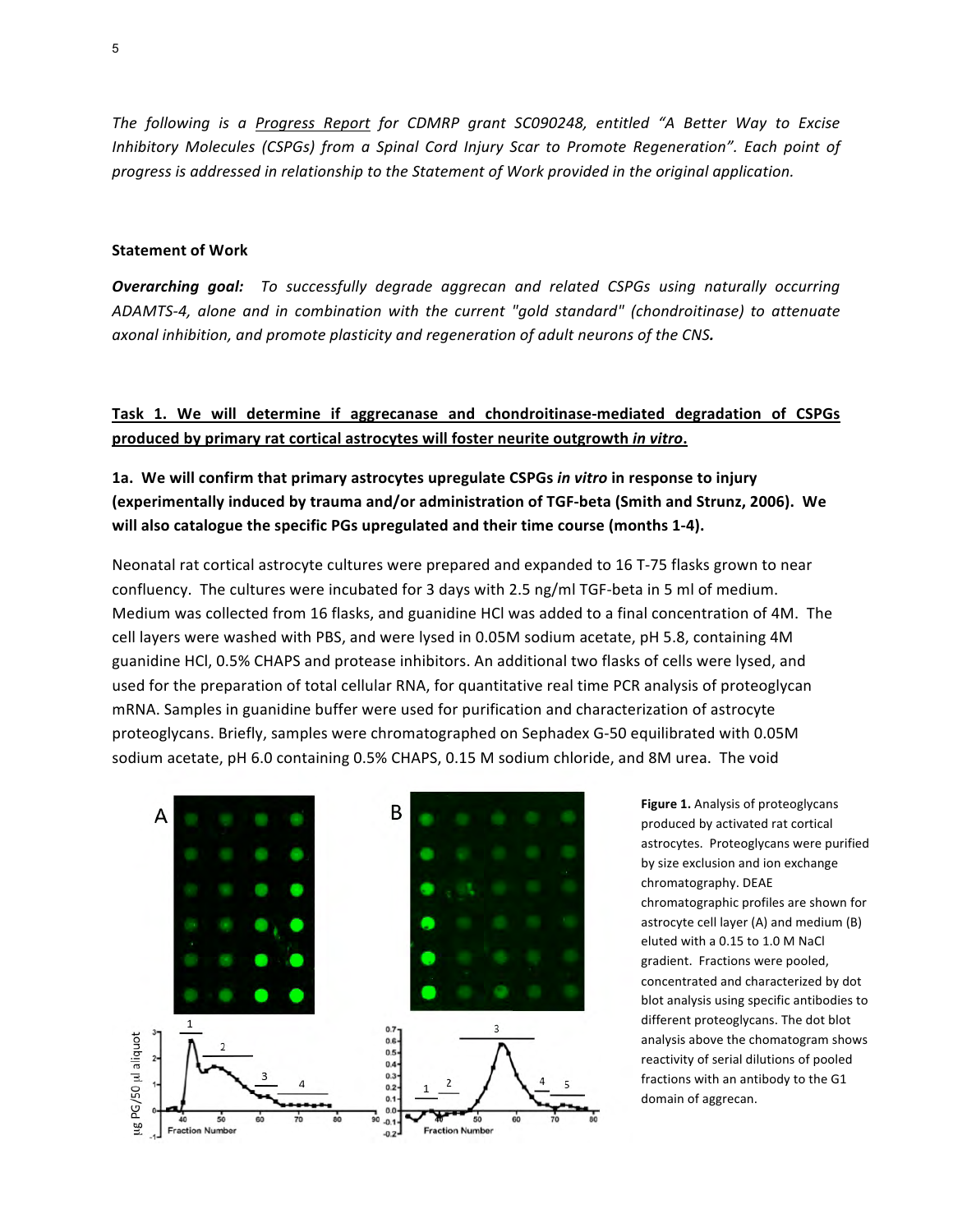fractions were applied to a column of DEAE Sephacel equilibrated in the same buffer. The column was washed, and proteoglycans were eluted using a 0.15 to 1.0 M sodium chloride gradient (Figure 1). The purification protocol was first tested using conditioned medium from rat chondrosarcoma cells, which secrete abundant aggrecan into the medium.

Chromatography of medium and cell layers from astrocyte cultures each revealed several peaks that were pooled, buffer-exchanged to remove urea, and concentrated (Figure X). Dot blot analyses of pooled fractions using antibodies specific for different CSPGs were performed. Both medium and lysate contained the CSPGs: phosphacan, NG2, versican, neurocan, and aggrecan. Decorin was abundant in the cell lysate, but virtually absent from the medium. Each of these pools is currently being analysed by SDS-PAGE with and without chondroitinase ABC and keratanase digestion to visualize core protein size and reactivity with specific antisera. Chromatography was also performed on HEK-293 produced proteoglycans (see HEK293 explanation in 1b below), which showed multiple peaks eluting at increasing NaCl concentrations from the DEAE column (Figure 2). Each peak was analyzed by dot blot assay with specific CSPG antisera. Aggrecan, neurocan, versican, phosphacan and NG2 were detected in each peak.



**Figure 2.** Analysis of proteoglycans secreted into culture medium by HEK293T cells following transfection with a FLAG-tagged aggrecan expression vector. DEAE chromatographic profile is shown, with fractions eluted over a 0.15 to 1.0 M NaCl gradient. Top panel shows dot blot analysis of pooled fractions using an antibody directed toward the G1 domain of aggrecan. 

The multiple peaks are believed to be due to different degrees of sulfation of these proteoglycans. All of these proteoglycan pools will be further characterized for sulfation patterns using FACE or HPLC sulfated disaccharide analyses, and will be used for analysis of neurite outgrowth inhibitory activity using an assay developed in our laboratory and currently being optimized for this application.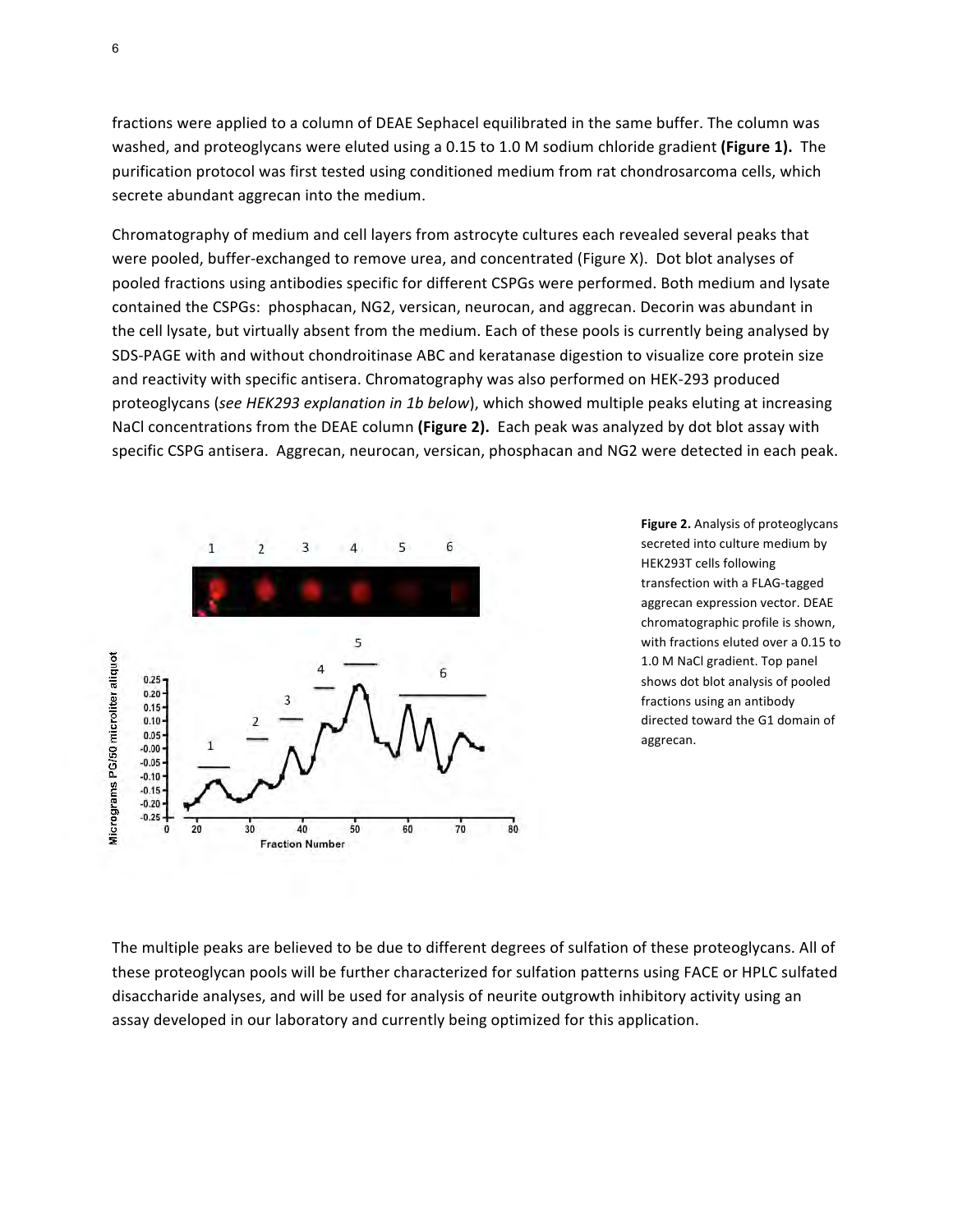**1b.** Using a lentiviral system, we will induce primary astrocytes to degrade CSPGs via aggrecanase, chondroitinase, or both. Degradation of CSPGs will be confirmed using an anti-C-4-S antibody (2-B-6), which indentifies CSPG stubs following chondroitinase cleavage, or by antibodies to neoepitopes that are generated when aggrecanase cleaves the CSPG protein core into specific fragments. (months 5-7).

Cloning of ADAMTS-4 expression constructs. We have generated three ADAMTS-4 expression constructs. The first plasmid (designated 701) contains the ADAMTS-4 coding sequence cloned into the vector pcDNA3.1/myc-his(-)A. Full sized (90 kDa pro-protein) ADAMTS-4 expressed from this plasmid, as well as the processed 68 kDa secreted form, can be detected with antibodies to ADAMTS-4, myc or His epitopes. The C-terminal His-tag enables purification of the protein on a nickel-chelating resin (i.e. ProBond). The second vector (designated 702) has an ADAMTS-4 insert lacking the N-terminal propeptide, with an N-terminal FLAG sequence adjacent to the first residue of the "processed" 68 kDa ADAMTS-4 sequence. This vector was constructed to determine if an N-terminal FLAG sequence would be more likely to persist in the expressed protein, since autocatalytic C-terminal proteolytic cleavage may remove a C-terminal FLAG sequence. A third construct (designated 703) places an ADAMTS-4 insert having a C-terminal FLAG sequence in the vector pcDNA3.1. The protein product can be affinity purified on a anti-FLAG affinity matrix, and can be detected on a Western blot using an anti-FLAG primary antibody. Each construct can be transiently or stably transfected into mammalian cells.

To produce recombinant ADAMTS-4 protein for experiments *in-vitro*, or for injection into rat spinal cord injury sites (for Task 2a), we have transiently transfected the 703 construct (having a C-terminal FLAG tag) into HEK293T cells for protein expression. This cell line was chosen because it is commonly used for high-level recombinant protein expression. In addition, we and others have found that the HEK293T cell line has characteristics of neuronal progenitor cells. We have found that this cell line produces proteoglycans characteristic of the CNS, including aggrecan, versican, decorin, neurocan, NG-2 and phosphacan. When transfected with the ADAMTS-4 expression plasmid, we found high levels of recombinant protein expression, and discovered that the cells themselves produce ADAMTS4 endogenously (Figure 3).



Figure 3. Expression of recombinant FLAG-ADAMTS4 in HEK293T cells. Samples analyzed include nontransfected (lane 2) and transfected (lane 3) cell lysate, and nontransfected (lane 4) and transfected (lane 5) medium. An antibody to ADAMTS4 revealed endogenous ADAMTS4 expressed by HEK293T cells (white arrow), and recombinant FLAG-tagged ADAMTS4 (as a 90 kDa proenzyme) seen only in transfected cell lysates (black arrow). Recombinant ADAMTS4 migrated near the top of the gel, suggesting association with proteoglycans. Colloidal gold staining of the immobilon membrane showed an apparent decrease in high molecular weight material (presumably proteoglycans) in the transfected lysate, and the appearance of a faster migrating band in the transfected medium.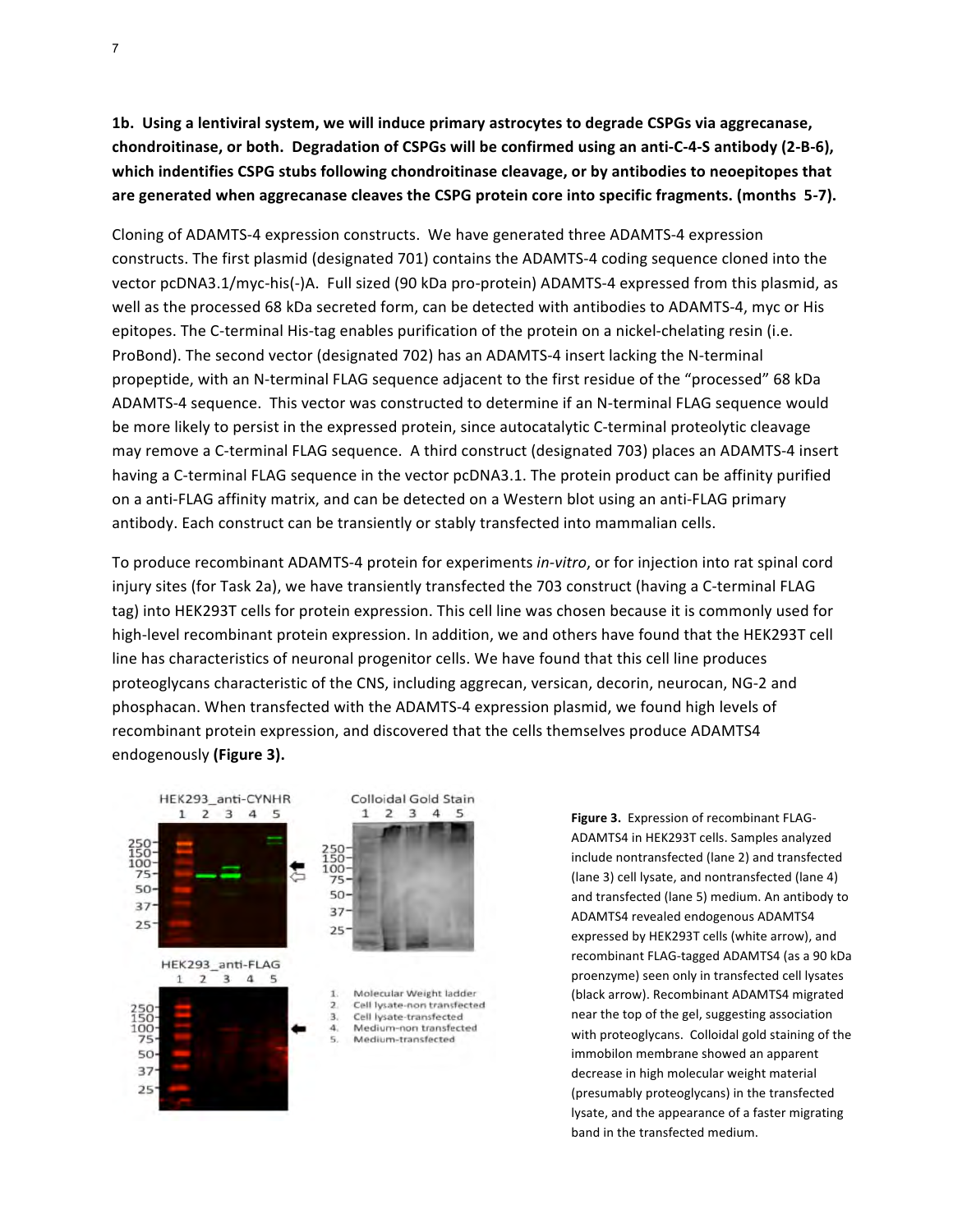The recombinant ADAMTS4 was found in both the cell layer and the medium. The enzyme in the medium, however, appeared to be in a complex with a high molecular weight material that is likely aggrecan or another CSPG. Examination of the western blot following colloidal gold staining, to reveal all of the protein in each lane, showed a reduction in very high molecular weight protein in the cell lysate and the medium from ADAMTS4-transfected cells. This suggested that aggrecan, or other CSPGs produced by the HEK293 cells were actually being degraded by the expressed protease. Subsequently, another western blot analysis of lysate and medium from the same experiment showed the presence of ADAMTS4-generated aggrecan fragments, using an antibody to a specific neoepitope (anti-NITEGE) found on aggrecanase-generated aggrecan fragments (Figure 4).



Anti-Aggrecan 2194 (green) and Anti-FLAG (red)  $12$ 3 4 5 6



Figure 4. Evidence for aggrecan cleavage by recombinant ADAMTS4 expressed by HEK293T cells. Samples analyzed were the same as in Figure 3. Lane 6 is a FLAG-bacterial alkaline phosphatase control for the anti-FLAG antibody. Each blot was simultaneously reacted with anti-NITEGE and anti-FLAG (top figure) or anti-aggrecan and anti-FLAG (bottom figure). The full sized recombinant ADAMTS4 is expressed as a  $\sim$ 90 kDa proenzyme (red band, lane 3), and as the active 68 kDa enzyme in the medium (red band, lane 5). Top panel shows that an ADAMTS4-generated proteolytic fragment of aggrecan (NITEGE antibody) is more abundant in the medium of transfected cells (top panel, green band, lane 5). A band at the same position also reacts with anti G1 domain antibody (bottom panel, red band, lane 5).

This fragment was seen in non-transfected lysates, apparently due to the endogenous ADAMTS4 activity, but was significantly increased in the medium from transfected cells. We regard this result as proof of principle for our proposed future experiments, which will be to express ADAMTS4 in glial scar to reduce the content of neurite outgrowth-inhibitory CSPGs. We are currently working to purify recombinant ADAMTS4 from transfected HEK293 medium. Following transfection, HEK293 cells are being incubated in medium containing heparin, to antagonize the strong association of ADAMTS-4 with PGs in the cell layer and medium. The enzyme will then be purified using FLAG antibody-conjugated magnetic beads (Figure 5).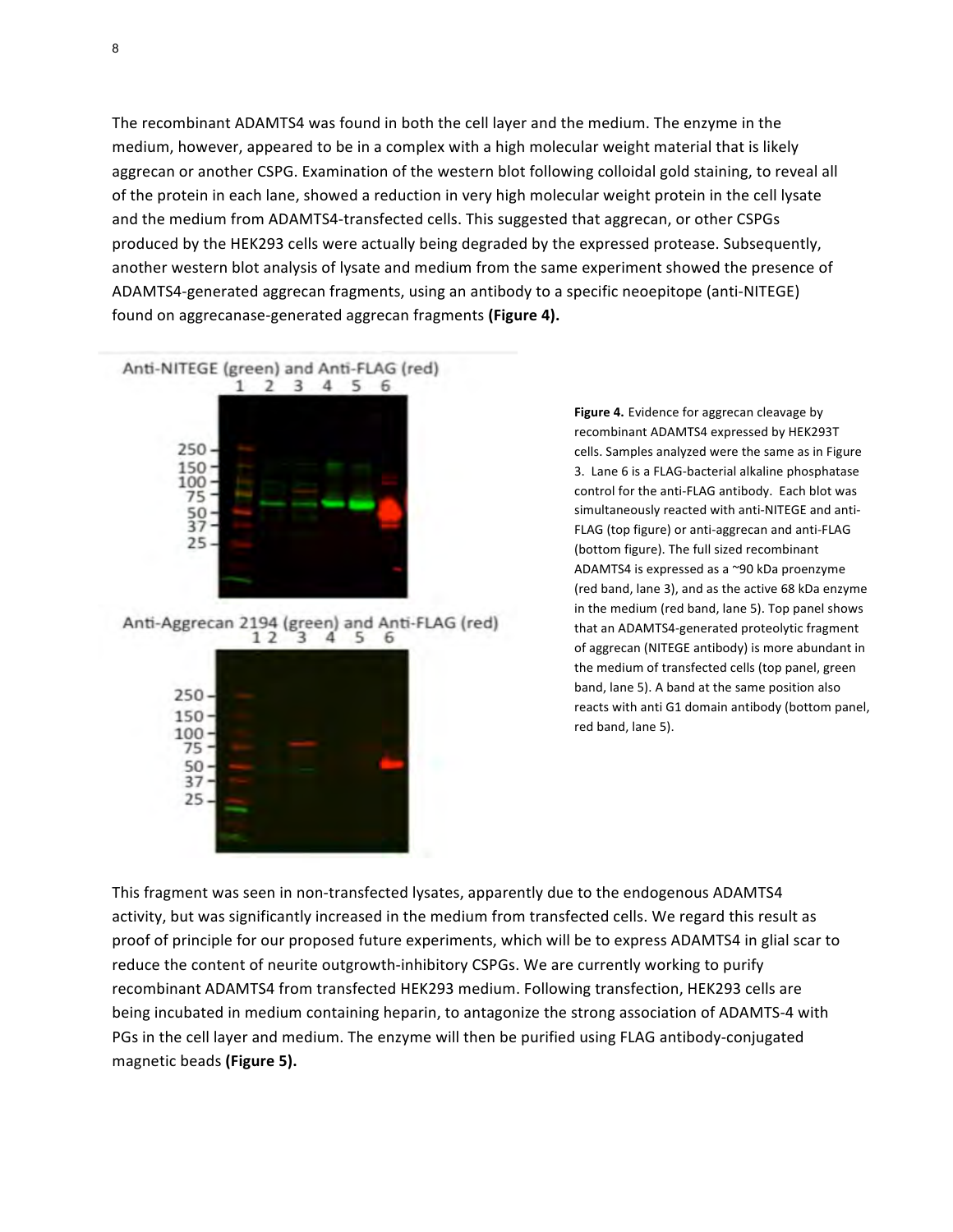

**Figure 5.** Purification of recombinant ADAMTS4 from transfected HEK293T cells. Anti-FLAG-conjugated magnetic beads were used to purify FLAG-ADAMTS4 from culture medium. Addition of heparin to the cultures prevented association of ADAMTS4 with proteoglycans (note reduced reactive material at top of gel in lane 4). Purified recombinant aggrecan migrated as a 68 kDa band (lane 3).

Preparation of pLVX-Tet-On Advanced, and pLVX-Tight-Pur-ADAMTS-4 vectors. We have developed a lentiviral expression system that will enable the inducible expression of ADAMTS4 in primary cultured astrocytes, as well as inducible expression *in vivo*, in a rat model of spinal cord injury. The pLVX-Tet-On Advanced lentiviral vector constitutively expresses the tetracycline-controlled transactivator, rtTA-Advanced. The response lentiviral vector, pLVX-Tight-puro contains a polylinker site for insertion of the gene of interest, the expression of which is controlled by the  $P_{tight}$  promoter (a modified Tet-responsive element). Upon induction with doxycycline, rtTA-Advanced expressed from the pLVX-Tet-On lentiviral DNA binds to the PTight promoter on the response vector, activating transcription of the downstream gene. The ADAMTS-4 insert in the 703-6 (ADAMTS-4 expression) plasmid was excised with EcoRI and XbaI, and was ligated into the pLVX-Tight-puro vector cut with the same enzymes. The ligation product was verified by restriction digestion and sequencing. The pLVX-Tet-On and the pLVX-Tight-puro-ADAMTS-4 plasmids were used to produce lentivirus with the Lenti-X HT packaging system in HEK293T cells. An additional vector was used to prepare a pLVX-tight-puro-luciferase lentivirus for optimizing transactivator and response vector ratios in astrocyte cell cultures. We have used the Lenti-XTM qRT-PCR Titration kit (Clontech) to titer our lentiviral preparations relative to a kit-provided standard having a known copy number. Currently, we have obtained lentivirus titers that are adequate to transduce primary astrocyte cultures. Experiments are in progress to optimize activator-response virus ratios and doxycyline concentations to activate gene expression. Experiments will be performed to quantify ADAMTS-4 expressed from the lentivirus in primary astrocytes. Proteoglycan degradation will be assessed by western blot analysis, as was done for cultures transfected with the ADAMTS-4 plasmid expression construct.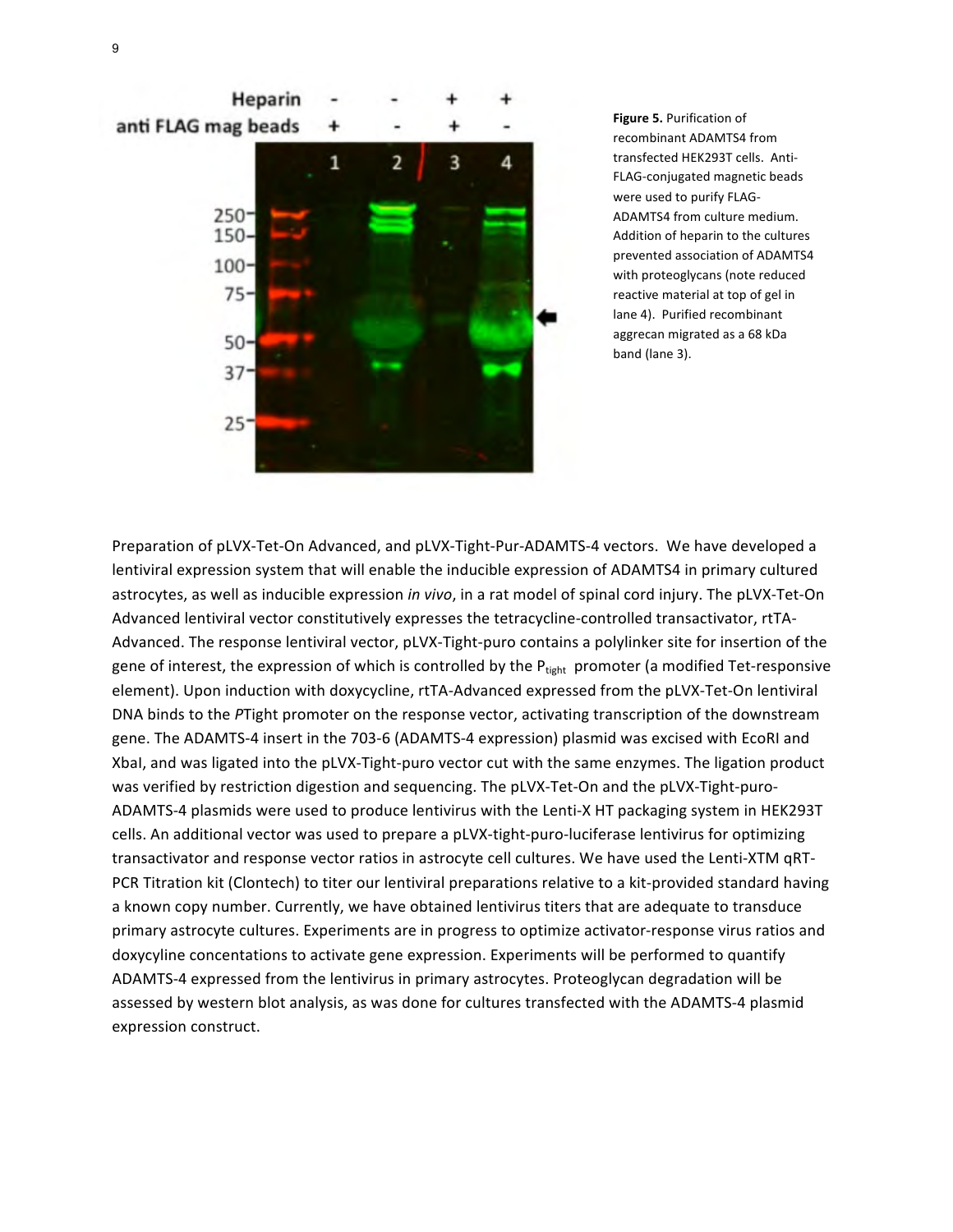# 1c. Using the above system, we will determine if aggrecanase-mediated degradation of CSPGs in primary rat cortical astrocytes induces growth-inhibiting (CSPG-producing) astrocytes to become growth permissive (CSPG-degraded), and thereby foster regeneration of adult neurons (CST, RST, DC) **(months 8-11).**

We have learned from early stages of this study that neurite outgrowth inhibition is difficult to quantify using "choice" assays (proteoglycan stripe assays) previously used in our laboratory, since we are addressing large numbers of cells that need to be analyzed. However, such standard assays are useful and will continue to be used for analysis of *specific* growth cone responses to substratum proteoglycans, in smaller sample sizes. To address our need to analyze large numbers of neurons, we have optimized a commercially available assay for high-throughput neurite outgrowth analysis (Cellomics Neurite Outgrowth Kit) to measure the inhibitory effects of substratum bound proteoglycans on neurite outgrowth. In this assay, Neuroscreen<sup>TM</sup>-1 (NS-1) cells, a derivative of the PC12 cell line, are plated in a 96-well plate, and each well is treated with increasing concentrations of NGF-1 to stimulate neurite outgrowth. To test the effect of CSPGs on outgrowth, plates are incubated with serial dilutions of proteoglycan prior to plating. Adsorbed PG is quantified by ELISA assay on duplicate plates. Following two days of outgrowth, cells are fixed and stained to reveal nuclei and neurites, which are detectible at different fluorescent wavelengths. A microscope with a motorized, computer-driven stage is used to obtain multiple images per well of nuclei and neurites. These images have been analyzed using the Neurite Tracer plugin with ImageJ software. Neurite outgrowth normalized to cell number was plotted vs. NGF-1 concentration for each concentration of proteoglycan adsorbed to the plate surface. In this manner, we have obtained curves to quantify neurite inhibition as a function of proteoglycan concentration (Figure 6). These assays are currently being conducted to quantify outgrowth inhibition potential of the different astrocyte PG pools described above.



Figure 6. Neurite outgrowth assay. Graph shows increase in neurite outgrowth in response to NGF-1 in cultures without adsorbed aggrecan (red), and decreasing outgrowth relative to increasing concentrations of adsorbed aggrecan at the indicated concentrations.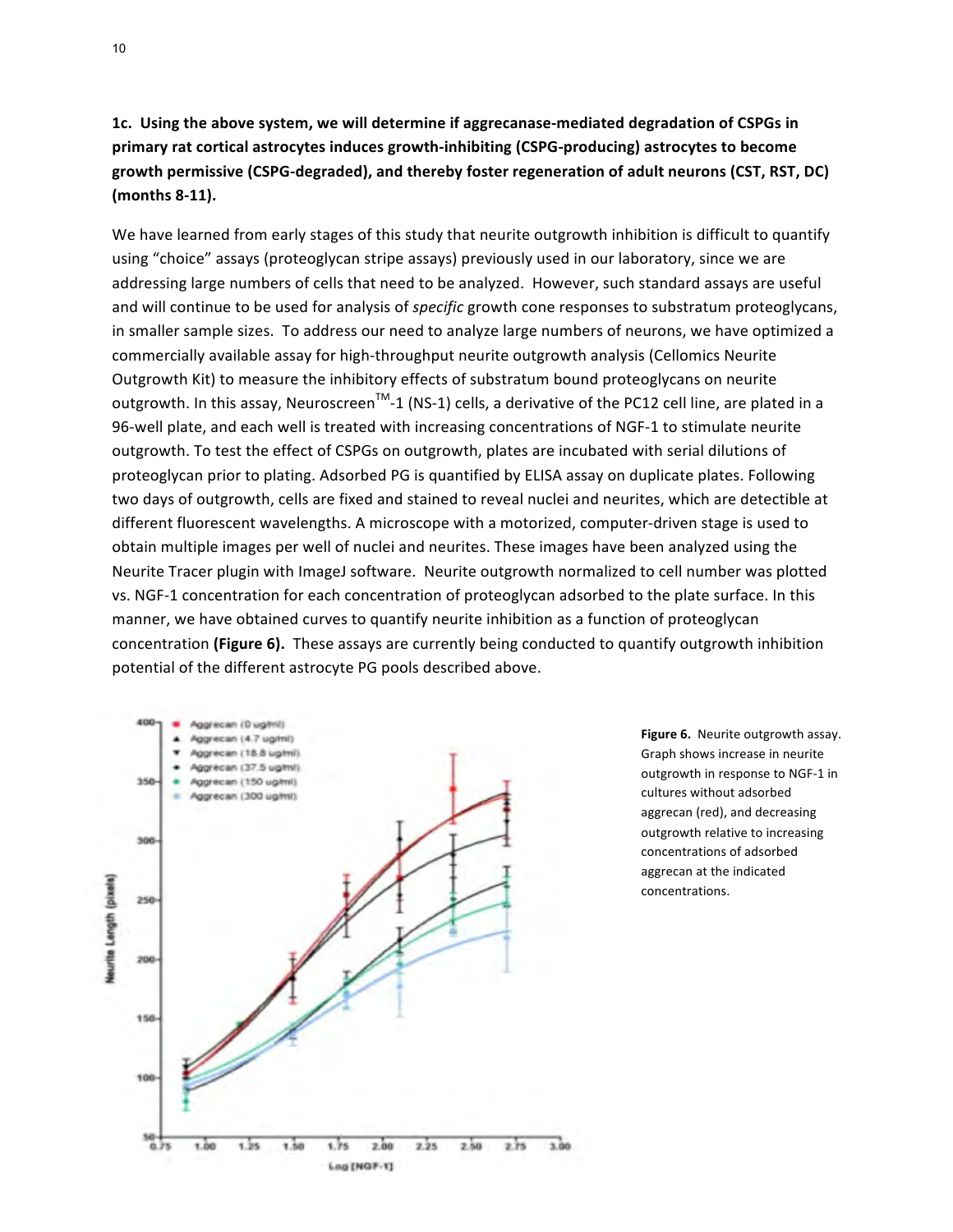**1d.** We will test the responses of other neurons, e.g. 5HT, which have been shown to be robust following SCI in previous studies (months 12-13).

Not yet addressed.

Using the assays above, we will determine CSPG production (ELISA), CSPG cleavage (Western blot analyses), and aggrecanase activity (enzyme activity assays and immunostaining for neoepitopes) (Miwa, Gerken et al. 2006; Miwa, Gerken et al. 2006). Further, we will isolate aggrecanase-generated fragments and test their effect(s) on elongating axons in vitro.

The recombinant ADAMTS-4 preparation described above will be used to produce PG fragments, which will be tested for outgrowth inhibition (or stimulation) activity.

Task 2. We will determine if aggrecanase-mediated degradation of CSPGs produced *in vivo*, in a rat spinal cord injury model system, will permit regeneration (months 13-36), and the effects of **combining aggrecanase and chondroitinase treatments.**

2a. Lentiviral transfection of ADAMTS-4 in an SCI model system will be performed, using currently approved methods (IACUC 0085M2005; appr. update July 2009 [Snow]; 01094M2006; appr date Sep **2009** [Smith]). We will transduce, using a lentiviral vector, ADAMTS-4 within an injured region of the rat spinal cord (dorsal hemisection), (months 13-18; to adapt the treatment to an established injury model system and develop successful surgical techniques).

Lentiviral preparation is described above for Task 1.

The focus of our SCI work *in vivo* is hand function. Thus, we have relied on our collaborator, Dr. Stephen Onifer, who uses and is optimizing for his own studies, a spinal cord injury at the C-4/5 level in rat. We began by using forceps and scissors to perform a dorsal hemisection, and examined loss of paw function (related to both sensory and motor deficits). While this method was reasonably successful, examination of tissue sections (histology; **Figure 7**) prepared from these animals showed variability in the lesion volume between animals. These animals sometimes did not fare well, having a motor deficit that is beyond the discreet loss of hand function we are attempting to obtain. Further, the injuries were not always consistent. Reproducible, consistent injuries and resulting consistent behavioral deficits are vital for proper determination of the success of aggrecanase/chondroitinase treatments.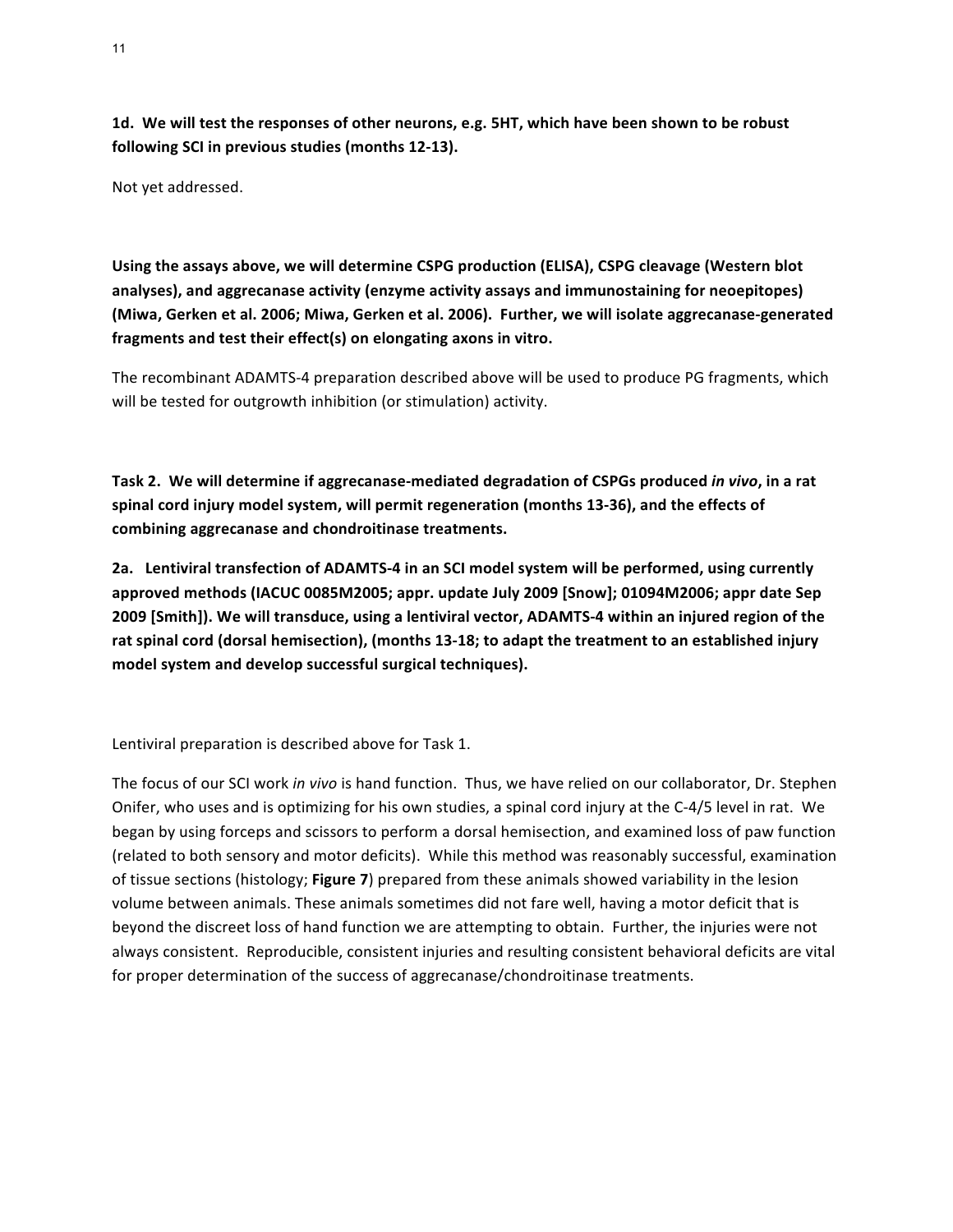

**Figure 7.** Transverse sections of rat spinal cord for 1) sham, 2) injured with scissors, 3) injured with forceps, and 4) injured using the Vibraknife, all at the cervical level (C3/4). Sections stained with cresyl violate and counterstained with Alcian Blue. The scissor cut gave the greatest anatomical deficit, as well as the most severe behavioral deficit. All but the Vibraknife injury resulted in wide variations in injury volume and behavior.

For this reason, we have moved to a new injury device, the Vibraknife (Figures 7 and 8), fabricated by colleagues at nearby University of Louisville. Dr. Onifer has used this device repeatedly and has had excellent reproducibility in his animals. The University of Louisville has fabricated a new machine for The University of KY. We have moved our animals from the BBSRB to the new BioPharm building and are creating a new surgical set up so that Dr. Onifer and I can easily share this piece of equipment. Under Dr. Onifer's animal protocol, we performed a pilot experiment using this device.

The procedure was as follows: Anesthetized adult male Sprague Dawley rats received an incision in the skin of the back of the shaved and cleansed neck. After muscle dissection, a laminectomy of the dorsal cervical (C5 and C6) vertebrae were performed. A transverse incision was made in the dura with the tip of a sterile 30-G needle between the C6 and C7 dorsal root entry zones. A dorsal-to-ventral laceration of the dorsal columns with a vibrating, custom-made razor blade attached to the LISA-Vibraknife was performed at the level of the dorsal corticospinal tracts. The muscle and skin incisions were closed. Fine forepaw digit use was expected to be mildly dysfunctional after the cervical hemisection lesion, based on previous studies (Onifer et al., 1997, 2005; Massey et al., 2006; Onifer et al., 2007; Titsworth et al., 2007; Massey et al., 2008). The remainder of forelimb, hindlimb, eating, drinking, respiration, bladder, bowel, and locomotor functions was normal after recovery from anesthesia. Therefore, no additional post-surgery or post-operation veterinary care was required beyond that which is routinely performed for spinal cord injured rats. The results of this pilot study are shown in Figure 8. Further, we are having great success in consistency of injury and of behavioral deficits following the injury (see below).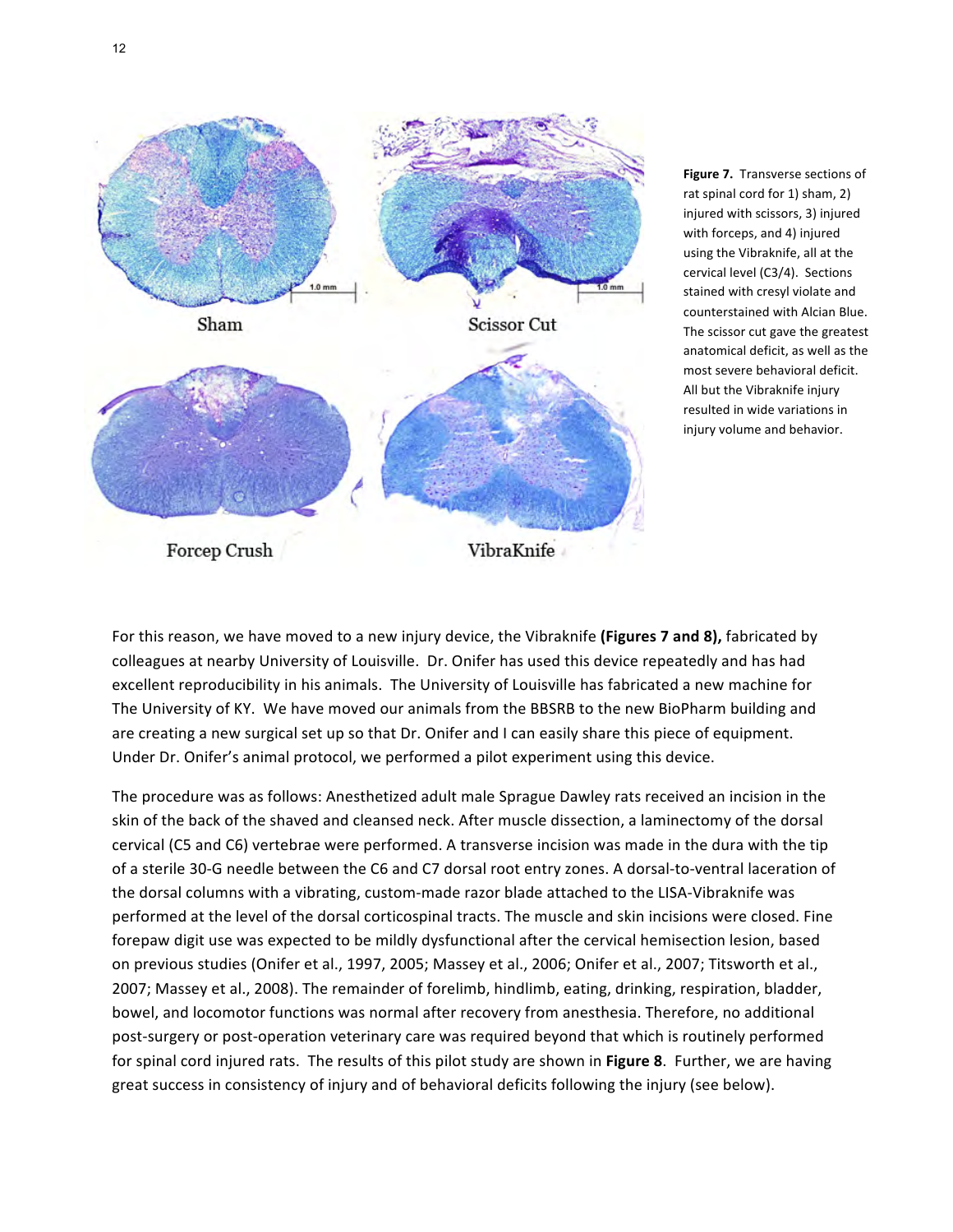We will continue with this model for subsequent studies. We have modified our animal protocol (#2010-0702) to reflect this change in procedure. Following *in-vitro* characterization of our lentivirus in the coming year, we will begin experiments to infect spinal cord injury sites *in vivo* in dorsal hemisected rats, and will closely analyze ADAMTS-4 expression and aggrecan degradation using immunohistochemical techniques.

# Vibraknife Post-Injury Timecourse



**Figure 8. Post injury** histology of Vibraknifeinjured rat spinal cord at 1, 2 and 3 weeks post injury. Longitudinal sections taken at or near midline; n=6.

**2b.** Aggrecan degradation in the lesion will be monitored with anti-neoepitope antibodies that will recognize aggrecan fragments. Using a variety of microscopy methods and established tract tracing techniques, neurons traversing the glial scar depleted of aggrecan by ADAMTS-4 will be quantified relative to untreated rats. (months 19-24; to gather supportive information to validate results of 3a).

Not yet addressed.

#### 2c. Histological assays to identify all cell types and molecules of interest *in vivo*. (months 25-28)

Some histological analysis has already been performed to identify the lesion volume in dorsal hemisected rats. Neurons and PGs have been labeled with neuron specific antibodies in vitro.

2d. Behavioral assays. Repeat in vivo paradigm and test behavioral recovery using the Reach, Grasp and Pellet Retrieval test (motor), the Grid Walking test (motor), and the Sticker Attention test **(sensory) (months 29-36).**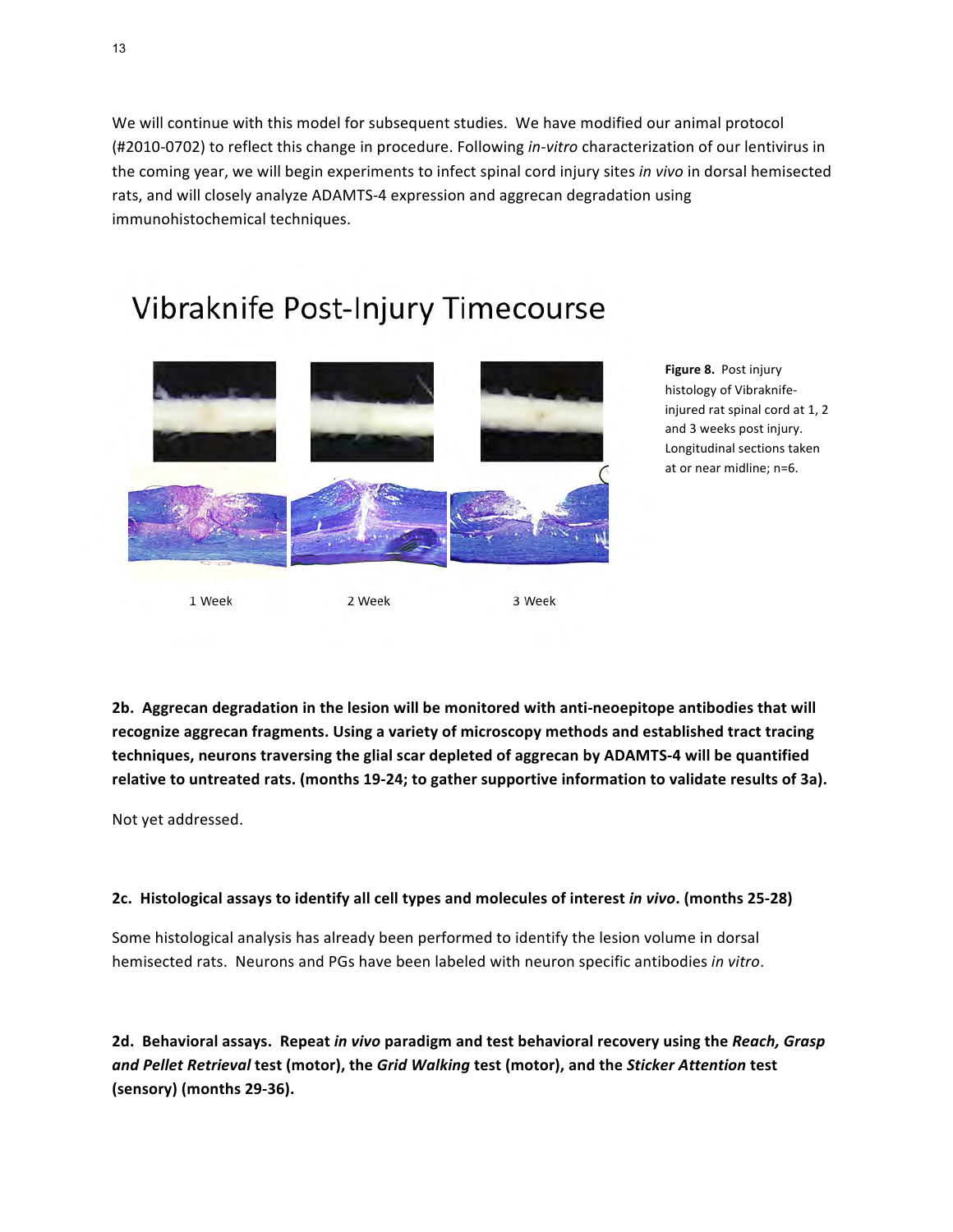A technician and two undergraduate students have performed the Sticker Attention test on uninjured and dorsal hemisected rats, to obtain baseline data, and assess the value of the behavioral test. Preliminary data showed that injured rats required two times as long to notice and remove the small, plantar surface-adhered stickers than did uninjured rats (Figure 9), which was the expected trend. This assay will be used to test sensory deficit and recovery in aggrecanase and/or chondroitinase treated animals.

Our collaborator Dr. Stephen Onifer is optimizing the pellet retrieval test for motor function assessment, and we will use this technique in our next cohort of injured animals. A technician and two undergraduate students are optimizing this behavioral test currently, and it will soon be ready for use on our treated animals.



Figure 9. Spinal cord injured rats were tested 3 weeks following injury. A small sticker is placed on the plantar surface of the injured forepaw, and the animals are observed and timed to record the amount of time required to remove the sticker. The reaction time is measured in seconds. The above graph shows results for sham animals, in comparison to both scissor-injured and Vibraknife-injured animals (see Task 2 above). N= # of trials for sham (2 animals), Vibraknife (3 animals), and scissors (4 animals).

#### *Summary*

The above accomplishments represent significant advances in a one-year period and put us well on our way to completing the experiments described in our original grant application. In all, we are slightly *ahead of our projected timeline.*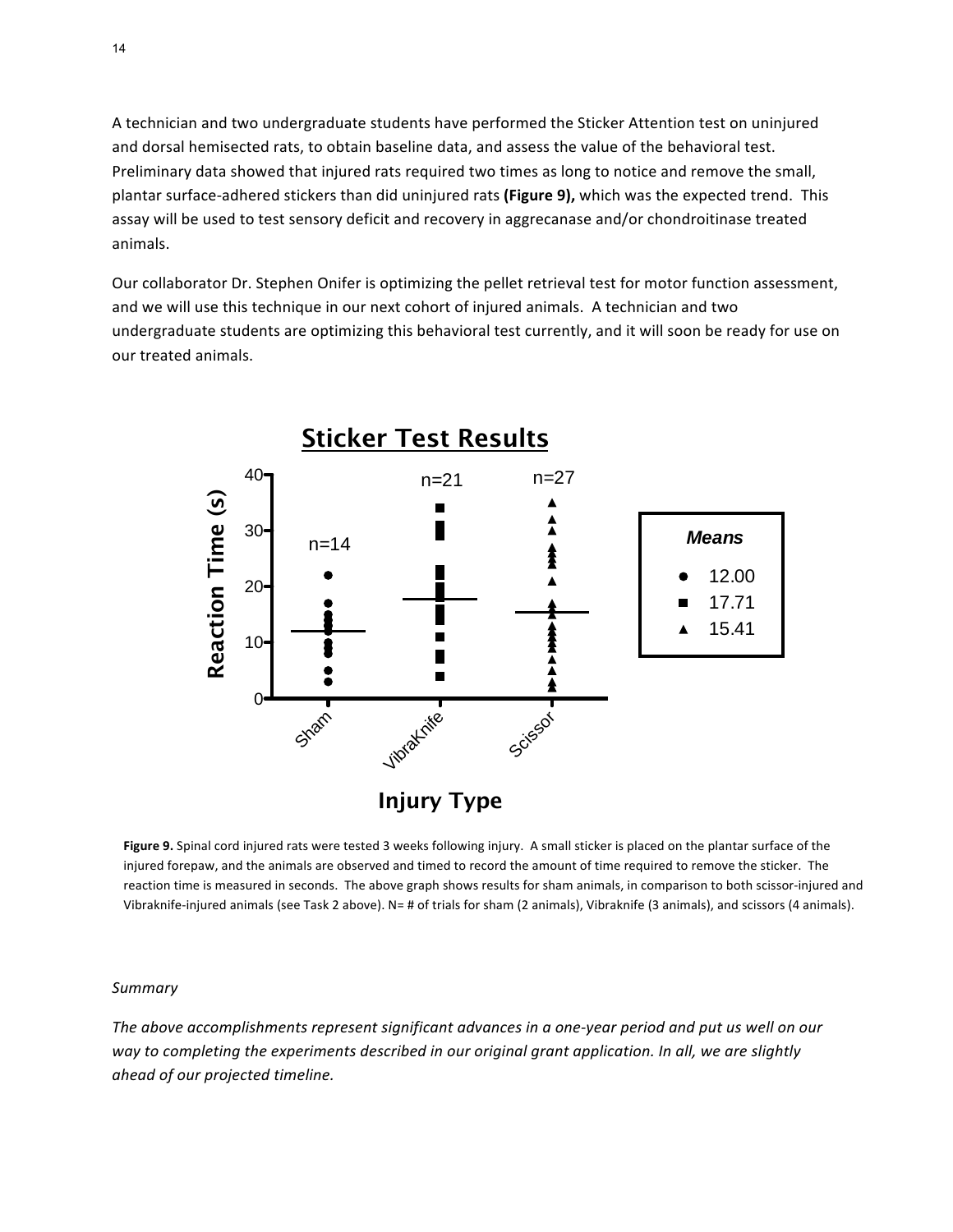Personnel: Dr. George Smith was originally included as a collaborator for the studies on this application, due to his lentiviral preparation of chondroitinase. Dr. Smith left The University of Kentucky in August 2011 for a position at Temple University in Philadelphia. Dr. Onifer will assume the role originally played by Dr. Smith, such that Dr. Smith's exit will not be disruptive to the progress of the proposed studies. Other than this personnel change, and the adoption of a modification of the injury method (Vibraknife), there are no other changes to the proposed studies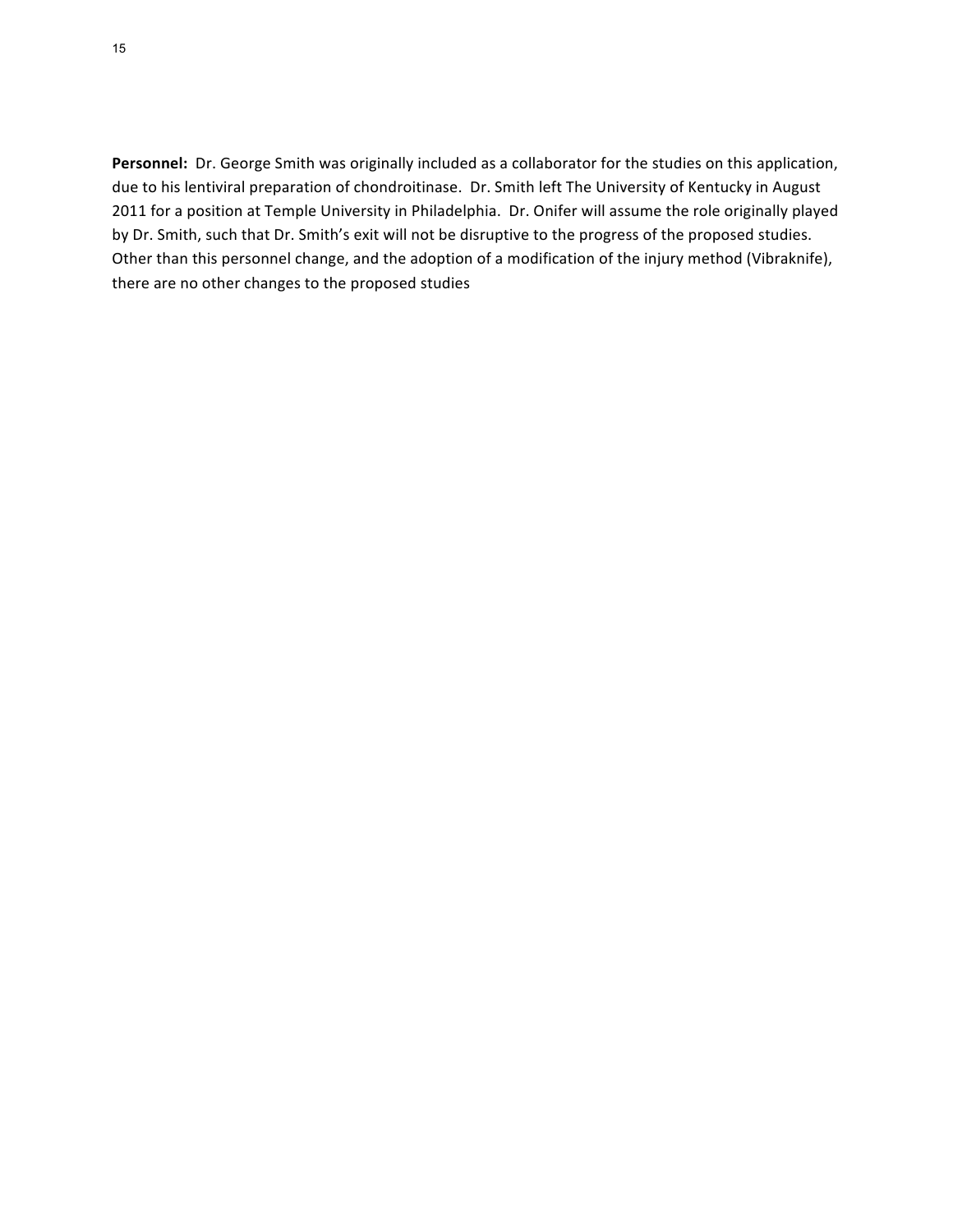#### **Key research accomplishments**

The major accomplishments of the study to date are:

1) Purification and characterization of injured astrocyte proteoglycans

2) Generation of three ADAMTS-4 expression constructs

3) Production of recombinant ADAMTS-4 protein for experiments *in-vitro* and *in vivo* 

4) Preparation of pLVX-Tet-On Advanced, and pLVX-Tight-Pur-ADAMTS-4 vectors

5) Optimization and use of a commercially available assay for high-throughput neurite outgrowth (Cellomics Neurite Outgrowth Kit) to measure the inhibitory effects of substratum bound proteoglycans on neurite outgrowth *in vitro*.

6) Dedveloped a reproducible injury model in which to test aggrecanase and chondroitinase

7) Performed and assessed Sticker Attention Test validity for assessment of aggrecanase and chondroitinase treatments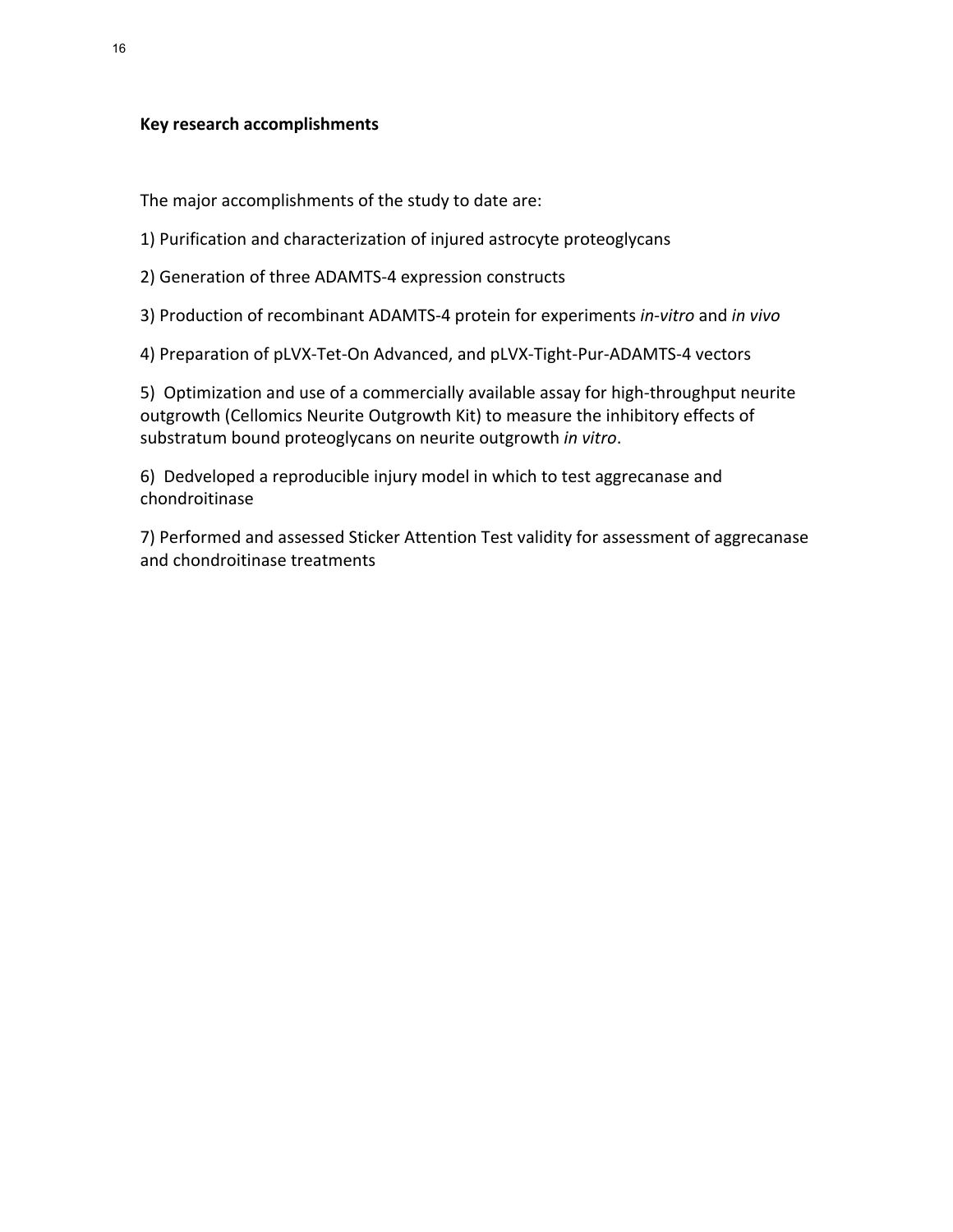#### **Reportable outcomes.**

#### **I. Abstracts** (complete abstracts in Appendix).

TRANSIENT EXPRESSION AND PURIFICATION OF AGGRECANASE (ADAMTS-4) FROM HEK293T CELLS. Jonathan Davies, Diane M. Snow\*, and T. M. Hering\*. The University of Kentucky, Spinal Cord and Brain Injury Research Center, Lexington, KY 40536. (this data will be presented by Mr. Davies at the International Symposium on Neural Regeneration, Dec. 7-11, 2011, Monterey, CA.; this conference does not normally accept *undergraduates but accepted his abstract; this will be his first professional meeting).* 

#### **II. Summer Research Grants**

Jonathan Davies, undergraduate summer research grant from the Appalachian & Minority Science, Technology, Engineering and Mathematics Majors (AMSTEMM) program. (*this grant allowed Mr. Davies to work 20 hr/wk on the project during the* summer – June-Aug, 2011).

#### **III. Scholarships**

Jonathan Davies, undergraduate scholarship from the Appalachian & Minority Science, Technology,( Engineering( and( Mathematics( Majors( (AMSTEMM)( program.( *(this)* scholarship allowed Mr. Davies to build on the techniques he learned and the data he acquired during the summer of 2011; he is currently in my lab and plans to continue through summer 2012).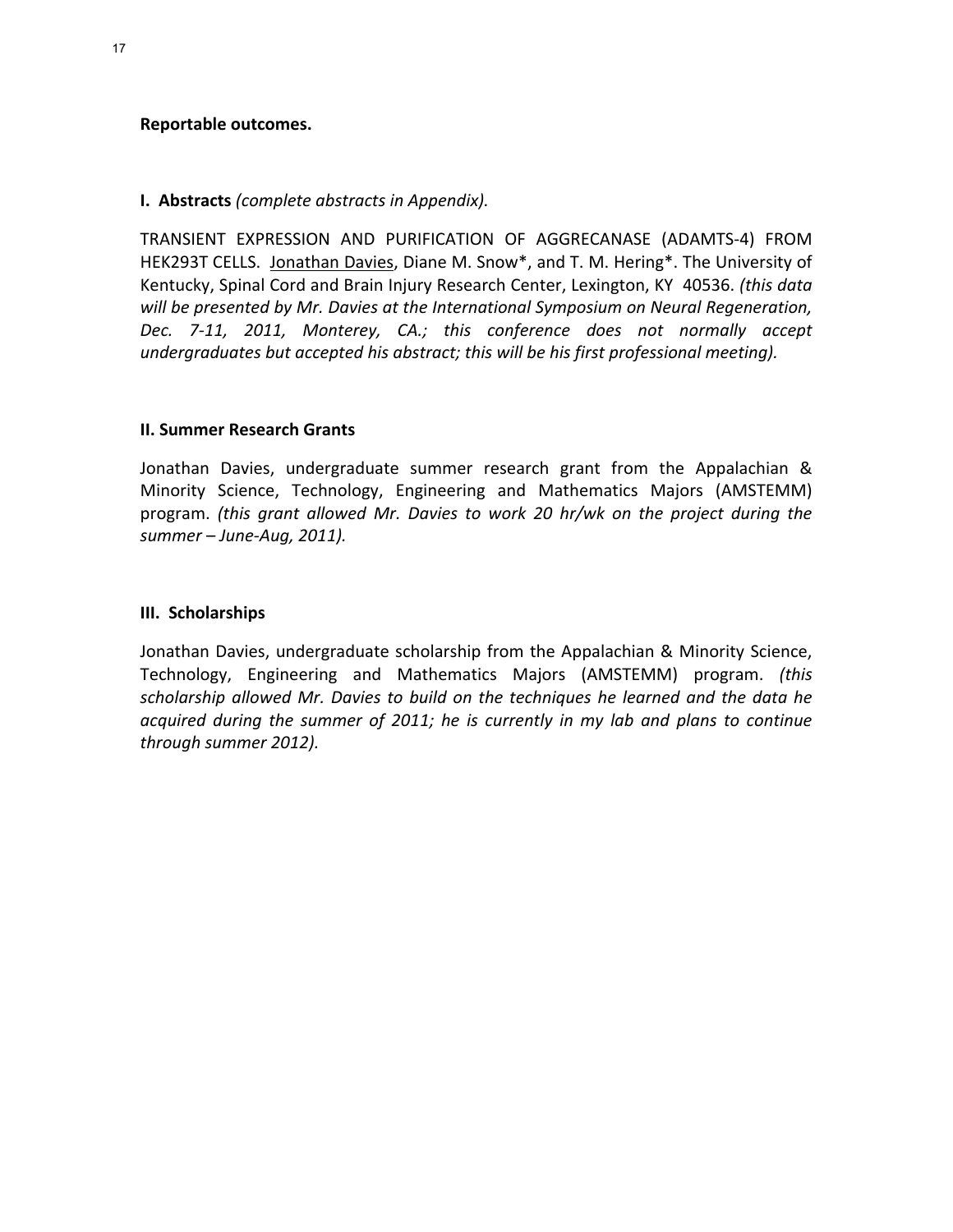## **Conclusions**

**Importance of implications of completed research:** Thus far, our work has generated the specific tools and methodologies necessary to test aggrecanase and chondroitinase *in vivo* for recovery of hand function following SCI. We have about 6 months more work to do in the characterization phases of these tools and methods, including the validation of the new injury device. Thereafter, all experimentation will focus directly on treatment and assessments.

Recommended changes: No recommended changes beyond those already implemented (see Body).

"So what?" (evaluate knowledge gained as a scientific or medical product): No scientific or medical product is yet evident at this early stage of the project.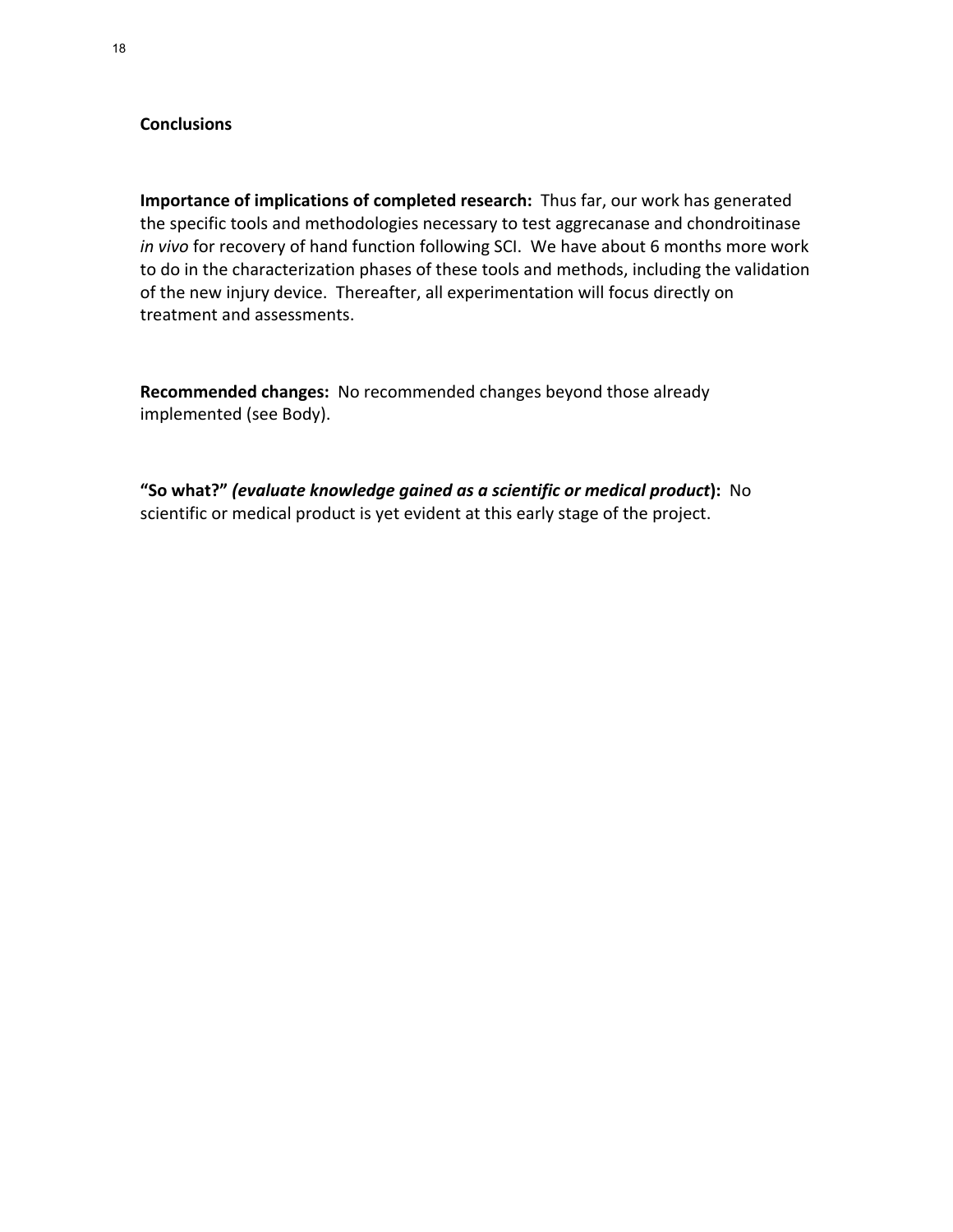# **a. References**

*References from original application; still applicable. Not all references listed here are cited in progress report, but all in progress report are listed here.*

- 1. Fawcett JW, Asher RA: **The glial scar and central nervous system repair**. *Brain Res Bull*  1999, **49**(6):377-391.
- 2. Silver J, Miller JH: **Regeneration beyond the glial scar**. *Nat Rev Neurosci* 2004, **5**:146-156.
- 3. Faulkner J, Herrmann JE, Woo MJ, Tansey KE, Doan NB, MV S: **Reactive astrocytes protect tissue and preserve function after spinal cord injury.** *J Neurosci* 2004, **24**(9):2143-2155.
- 4. Myer D, Gurkoff G, Lee S, Hovda D, Sofroniew M: **Essential protective roles of reactive astrocytes in traumatic brain injury.** *Brain* 2006, **129**(10 ):2761-2772.
- 5. Heinegard D, Paulsson M: **Structure and metabolism of proteoglycans.** In: *Extracellular Matrix Biochemistry.* Edited by Piez KA, Reddi AH. New York. Amsterdam. Oxford.: Elsevier; 1984: 277-382.
- 6. Jones L, Margolis R, Tuszynski M: **The chondroitin sulfate proteoglycans neurocan, brevican, phosphacan, and versican are differentially regulated following spinal cord injury.** *Experimental Neurology* 2003, **182** 399–411.
- 7. Morgenstern DA, Asher RA, Fawcett J: **Chondroitin sulphate proteoglycans in the CNS injury response**. *Progress in Brain Research* 2002, **137**:313-332.
- 8. Bovolenta P, Wandosell F, Nieto-Sampedro M: **CNS glial scar tissue: a source of molecules which inhibit central neurite outgrowth.** In: *Progress in Brain Research.* Edited by A.C.H. Yu LH, M.D. Norenberg, E. Sykova and S.G. Waxman, vol. 94: Elsevier Science Publishers, B.V.; 1992: 367-379.
- 9. Snow DM, Mullins N, Hynds DL: **Nervous system-derived chondroitin sulfate proteoglycans regulate growth cone morphology and inhibit neurite outgrowth: a light, epifluorescence, and electron microscopy study.** *Micr Res Tech* 2001, **54**:273-286.
- 10. Laabs T, Wang H, Katagiri Y, McCann T, Fawcett J, Geller H: **Inhibiting glycosaminoglycan chain polymerization decreases the inhibitory activity of astrocyte-derived chondroitin sulfate proteoglycans.** *J Neurosci* 2007, **27**(52):14494-14501.
- 11. Clement AM, Nadanaka S, Masayama K, Mandl C, Sugahara K, Faissner A: **The DSD-1 carbohydrate epitope depends on sulfation, correlates with chondroitin sulfate D motifs, and is sufficient to promote neurite outgrowth**. *J Biol Chem* 1998, **273**:28444-28453.
- 12. Faissner A, Clement A, Lochter A, Streit A, Mandl C, Schachner M: **Isolation of a neural chondroitin sulfate proteoglycan with neurite outgrowth promoting properties.** *J Cell Biol*  1994, **126**:783-799.
- 13. Gilbert RJ, McKeon RJ, Darr A, Calabro A, Hascall VC, Bellamkonda RV: **CS-4,6 is differentially upregulated in glial scar and is a potent inhibitor of neurite extension**. *Mol Cell Neurosci* 2005, **29**(4):545-558.
- 14. Snow DM, Lemmon V, Carrino DA, Caplan AI, Silver J: **Sulfated proteoglycans in astroglial barriers inhibit neurite outgrowth in vitro.** *Exp Neurol* 1990, **109**:111-130.
- 15. Moon LDF, Asher RA, Rhodes K, Fawcett J: **Regeneration of CNS axons back to their target following treatment of adult rat brain with chondroitinase ABC**. *Nature Neuroscience* 2001, **4**(5):465-466.
- 16. Bradbury EJ, Moon LDF, Popat RJ, King VR, Bennett GS, Patel PN, Fawcett J, McMahon SB: **Chondroitinase ABC promotes funcitonal recovery after spinal cord injury**. *Nature* 2002, **416**:636-640.
- 17. Tester NJ, Plaas AH, Howland DR: **Motor recovery following chondroitinase ABC application to the acutely injured cat spinal cord.** 2004, **231.9**(2004 Abstract Viewer/Itinerary Planner.Washington, DC: Society for Neuroscience).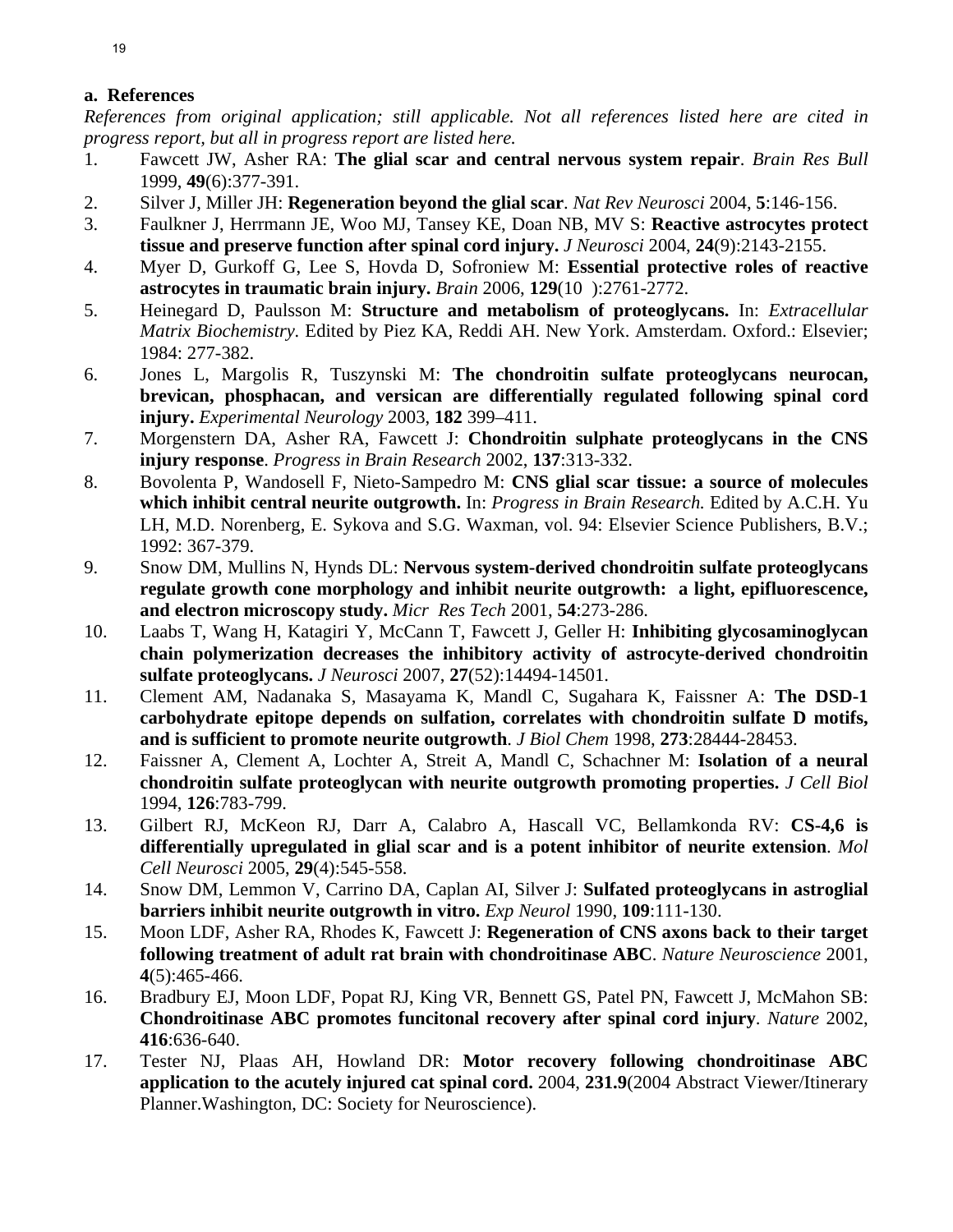- 18. Houle J, Tom V, Mayes D, Wagoner G, Phillips N, Silver J: **Combining an Autologous Peripheral Nervous System "Bridge" and Matrix Modification by Chondroitinase Allows Robust, Functional Regeneration beyond a Hemisection Lesion of the Adult Rat Spinal Cord**. *J Neurosci* 2006, **26**(28):7405–7415
- 19. Curinga GM, Snow DM, Mashburn C, Kohler K, Thobaben R, Caggiano A, Smith G: **Mammalian-produced chondroitinase AC mitigates axon inhibition by chondroitin sulfate proteoglycans.** *J Neurochem* 2007, **102**:275-288.
- 20. Massey JM, Hubscher CH, Wagoner MR, Decker JA, Amps J, Silver J, Onifer SM: **Chondroitinase ABC digestion of the perineuronal net promotes functional collateral sprouting in the cuneate nucleus after cervical spinal cord injury**. *J Neurosci* 2006, **26**(16):4406-4414.
- 21. Tester NJ, Howland DR: **Chondroitinase ABC improves basic and skilled locomotion in spinal cord injured cats**. *Exp Neurol* 2008, **209**(2):483-496.
- 22. Tom VJ, Kadakia R, Santi L, Houle JD: **Administration of Chondroitinase ABC Rostral or Caudal to a Spinal Cord Injury Site Promotes Anatomical But Not Functional Plasticity**. *J Neurotrauma* 2009.
- 23. Tom VJ, Sandrow-Feinberg HR, Miller K, Santi L, Connors T, Lemay MA, Houle JD: **Combining peripheral nerve grafts and chondroitinase promotes functional axonal regeneration in the chronically injured spinal cord**. *J Neurosci* 2009, **29**(47):14881-14890.
- 24. Garcia-Alias G, Barkhuysen S, Buckle M, Fawcett JW: **Chondroitinase ABC treatment opens a window of opportunity for task-specific rehabilitation**. *Nat Neurosci* 2009, **12**(9):1145- 1151.
- 25. Tortella M, Burn T, Pratta M, Abbaszade I, Hollis J, Liu R, Rosenfield S, Copeland R, Decicco C, Wynn R *et al*: **Purification, and cloning of aggrecanase-1: a member of the ADAMTS family of proteins.** *Science* 1999, **284**:1664-1666.
- 26. Nagase H: **Aggrecanase in cartilage matrix breakdown.** *Connective Tissue* 2001, **33**:27-32.
- 27. Miwa H, Gerken T, Hering T: **Effects of covalently attached chondroitin sulfate on aggrecan cleavage by ADAMTS-4 and MMP-13.** *Matrix Biol* 2006, **[Epub ahead of print]**.
- 28. Miwa HE, Gerken TA, Hering TM: **The susceptibility of chondroitin sulfate-free recombinant aggrecan to ADAMTS-4.** In: *Trans Orthop Res Soc: 2006; Chicago, IL*; 2006: 1458.
- 29. Ajmo JM, Eakin AK, Hamel MG, Gottschall PE: **Discordant localization of WFA reactivity and brevican/ADAMTS-derived fragment in rodent brain**. *BMC Neurosci* 2008, **9**:14.
- 30. Hamel MG, Ajmo JM, Leonardo CC, Zuo F, Sandy JD, Gottschall PE: **Multimodal signaling by the ADAMTSs (a disintegrin and metalloproteinase with thrombospondin motifs) promotes neurite extension**. *Exp Neurol* 2008, **210**(2):428-440.
- 31. Mayer J, Hamel MG, Gottschall PE: **Evidence for proteolytic cleavage of brevican by the ADAMTSs in the dentate gyrus after excitotoxic lesion of the mouse entorhinal cortex**. *BMC Neurosci* 2005, **6**:52.
- 32. Westling J, Gottschall P, Thompson V, Cockburn A, Perides G, Zimmermann D, Sandy J: **ADAMTS4 (aggrecanase-1) cleaves human brain versican V2 at Glu405-Gln406 to generate glial hyaluronate binding protein.** *Biochem J* 2004, **377**(3):787-795.
- 33. Massey JM, Amps J, Viapiano MS, Matthews RT, Wagoner MR, Whitaker CM, Alilain W, Yonkof AL, Khalyfa A, Cooper NG *et al*: **Increased chondroitin sulfate proteoglycan expression in denervated brainstem targets following spinal cord injury creates a barrier to axonal regeneration overcome by chondroitinase ABC and neurotrophin-3**. *Exp Neurol*  2008, **209**(2):426-445.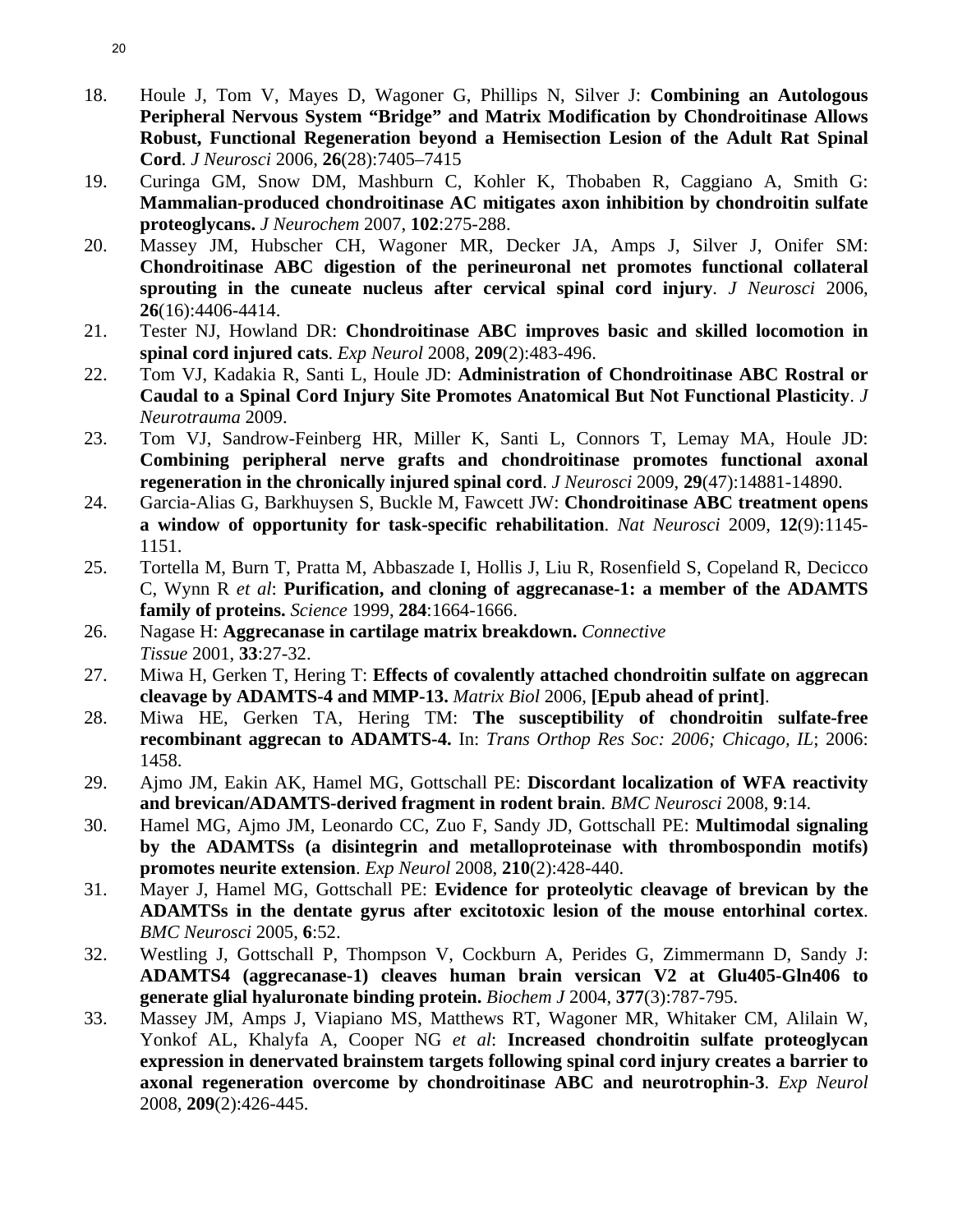- 34. Lemons ML, Sandy JD, Anderson DK, Howland DR: **Intact aggrecan and fragments generated by both aggrecanse and metalloproteinase-like activites are present in the developing and adult rat spinal cord and their relative abundance is altered by injury**. *J Neurosci* 2001, **21**(13):4772-4781.
- 35. Andrews EM, Yin QFF, Viapiano MS, Jakeman LB: **Alterations in chondroitin sulfate proteoglycan expression both at and distal to the site of spinal cord injury in rats.** *Soc for Neurosci Abstr* 2009, **563.10**.
- 36. Nagase H, Kashiwagi M: **Aggrecanases and cartilage matrix degradation.** *Arthritis Res Ther*  2003, **5**:94-103.
- 37. Murakami T, Su W, Ohtsuka A, Abe K, Ninomiya Y: **Perineuronal nets of proteoglycans in the adult mouse brain are digested by collagenase.** *Arch Histol Cytol* 1999, **62** 199-204.
- 38. Sasaki M, Seo-Kiryu S, Kato R, Kita S, Kiyama H: **A disintegrin and metalloprotease with thrombospondin type1 motifs (ADAMTS-1) and IL-1 receptor type 1 mRNAs are simultaneously induced in nerve injured motor neurons.** *Brain Res Mol Brain Res* 2001, **89**:158-163.
- 39. Satoh KA, Suzuki N, Yokota H: **ADAMTS-4 (a disintegrin and metalloproteinase with thrombospondin motifs) is transcriptionally induced in beta-amyloid treated rat astrocytes.** *Neurosci Lett* 2000, **289** 177-180.
- 40. Yuan W, Matthews RT, Sandy JD, Gottschall PE: **Association between protease-specific proteolytic cleavage of brevican and synaptic loss in the dentate gyrus of kainate-treated rats.** *Neuroscience* 2002, **114**:1091-1101.
- 41. Curinga G, Jin Y, Zhang C, Mashburn C, Snow D, Smith G: **Neurons transduced with engineered chondroitinase demonstrate enhanced outgrowth.** . In preparation.
- 42. Onifer SM, Zhang YP, Burke DA, Brooks DL, Decker JA, McClure NJ, Floyd AR, Hall J, Proffitt BL, Shields CB *et al*: **Adult rat forelimb dysfunction after dorsal cervical spinal cord injury**. *Exp Neurol* 2005, **192**(1):25-38.
- 43. Curinga G, Jin Y, Zhang C, Mashburn C, Snow D, G. S: **Engineering chondroitinase to enhance axon regeneration through the glial scar.** *38th Ann Soc Neurosci Abst, Washington, DC* 2008.
- 44. Curinga G, Jin Y, Zhang C, Mashburn C, Snow D, Smith G: **Chase-ing regeneration: engineering chondroitinase for mammalian expression.** *Exper Biol Abst, New Orleans, LA*  2009.
- 45. Smith GM, Strunz C: **Growth factor and cytokine regulation of chondroitin sulfate proteoglycans by astrocytes.** *Glia* 2005, **52**(3):209-218.
- 46. Sarmiere PD, Weigle CM, Tamkun MM: **The Kv2.1 K+ channel targets to the axon initial segment of hippocampal and cortical neurons in culture and in situ**. *BMC Neurosci* 2008, **9**:112.
- 47. Onifer SM, Rodríguez JF, Benitez JC, Hesse DH, Kim DT, Pacheco JT, Perrone JV, Santiago DI, A. M-A: **Cervical spinal cord injury in the adult rat: Forelimb function after intraspinal transplantation of trophic factor-treated fetal spinal cord cells.** *Soc Neurosci Abstr* 1994, **20**:1706.
- 48. Lemons ML, Sandy JD, Anderson DK, Howland DR: **Identification, characterization and function of aggrecan in the adult spinal cord.** *Soc for Neurosci Abst #29519* 1999, **25**(1):750.
- 49. Titsworth WL, Onifer SM, Liu NK, Xu XM: **Focal phospholipases A2 group III injections induce cervical white matter injury and functional deficits with delayed recovery concomitant with Schwann cell remyelination**. *Exp Neurol* 2007, **207**(1):150-162.
- 50. Onifer SM, Grover VP, Vargas C, White LA, Gomez AM, Bunge MB, RP: B: **Schwann cell, carbon filament, and collagen grafts placed in the adult rat cervical spinal cord to promote chronically injured axon regeneration.** *Soc Neurosci Abstr* 1997, **23**:1727.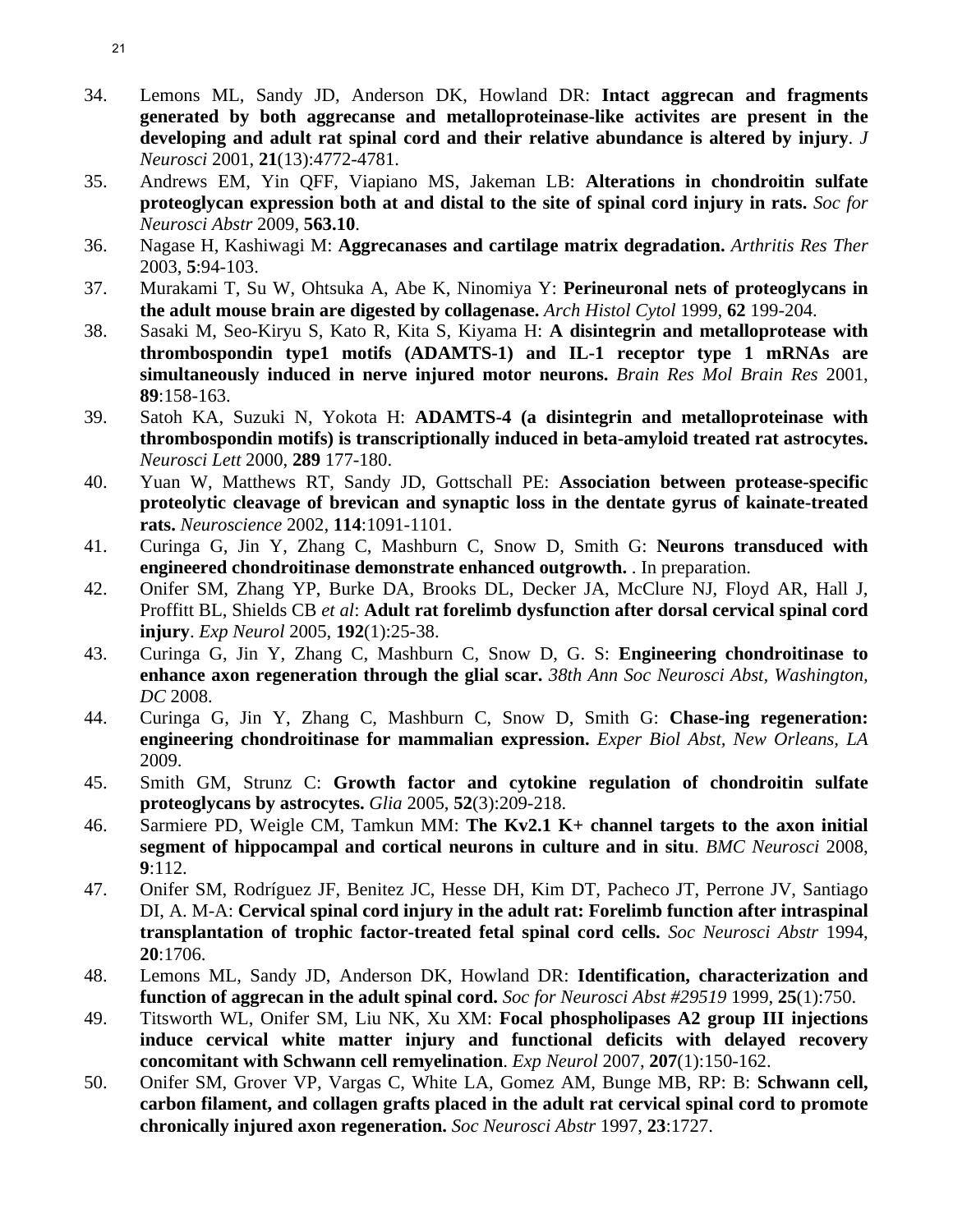- 51. Kwon BK, Liu J, Oschipok L, Teh J, Liu ZW, Tetzlaff W: **Rubrospinal neurons fail to respond to brain-derived neurotrophic factor applied to the spinal cord injury site 2 months after cervical axotomy**. *Exp Neurol* 2004, **189**(1):45-57.
- 52. Miwa H, Gerken T, Huynh T, Flory D, Hering T: **Mammalian expression of full-length bovine aggrecan and link protein: formation of recombinant proteoglycan aggregates and analysis of proteolytic cleavage by ADAMTS-4 and MMP-13.** *Biochim Biophys Acta* 2006, **1760**(3):472-486.
- 53. Anderson KD: **Targeting recovery: priorities of the spinal cord-injured population**. *J Neurotrauma* 2004, **21**(10):1371-1383.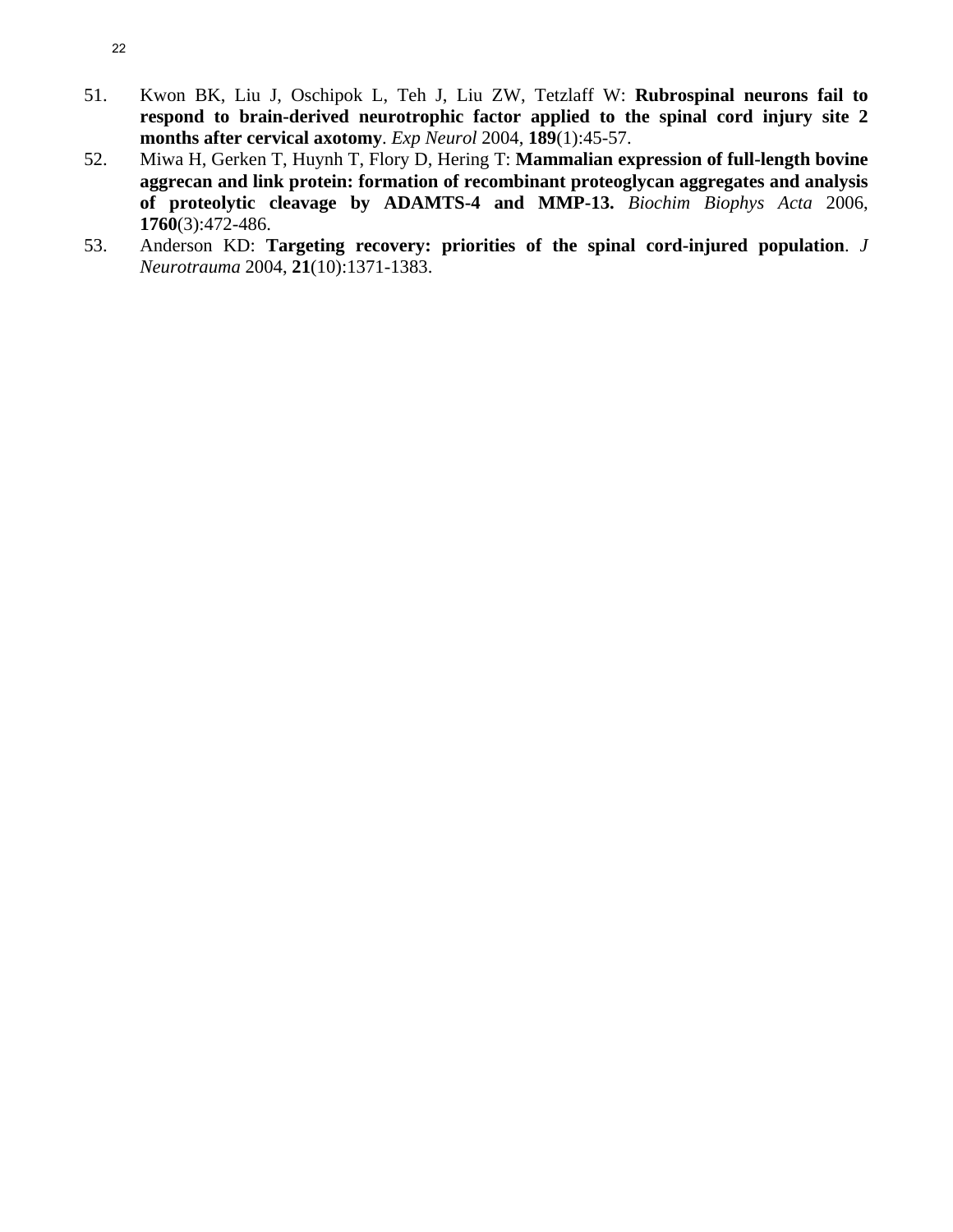**Appendices.**

\*Davies et al., abstract (Reportable Outcome)

\*Snow, D. M. Biosketch

\*Hering, H.M. Biosketch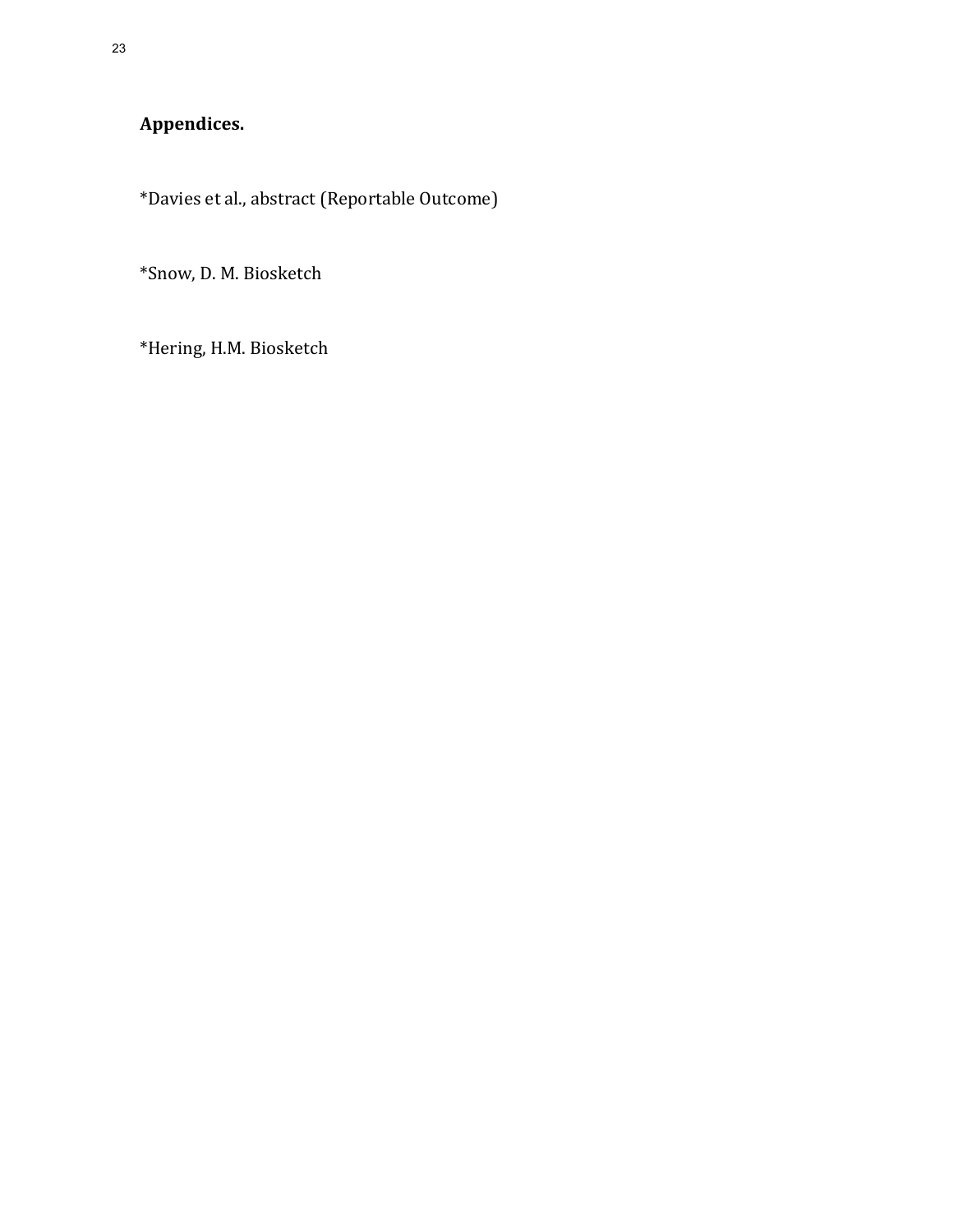**TRANSIENT EXPRESSION AND PURIFICATION OF AGGRECANASE (ADAMTS-4) FROM HEK293T CELLS.** Jonathan Davies, Diane M. Snow\*, and T. M. Hering\*. The University of Kentucky, Spinal Cord and Brain Injury Research Center, Lexington, KY 40536.

 Following spinal cord injury (SCI), chondroitin sulfate proteoglycans (CSPGs, e.g. aggrecan), are up-regulated and constitute a major component of an inhibitory extracellular matrix (ECM). The influence of this complex barrier must be overcome to promote neuronal regeneration. The aggrecanase ADAMTS-4, a member of the *ADAMTS* (A Disintegrin And Metalloprotease with ThromboSpondin motifs) family of proteases, is capable of degrading CSPGs. Our hypothesis is: *ADAMTS-4 can effectively degrade CSPGs and thereby attenuate inhibition of sensory axons in a model of axon regeneration in vitro.* To address this hypothesis, we transfected Human Embryonic Kidney (HEK293T) cells with an ADAMTS-4-FLAG expression construct. The resulting aggrecanase, purified using FLAG-tag antibody affinity column chromatography, and analyzed using the Pierce BCA assay, SDS-PAGE, and Western blotting, will be used for activity assays *in vitro*. The results thus far show that ADAMTS-4 can be successfully produced by transfecting HEK293T with an expression vector. The expressed ADAMTS-4-FLAG fusion protein can be identified by its reactivity with antibodies to the FLAG epitope, and to the ADAMTS-4 protein itself. ADAMTS-4 was retained in the cell layer, and was not in the media. Once purification is complete, enzymatic activity will be assessed by the enzyme's ability to degrade purified aggrecan *in vitro*, and outgrowth assays on degraded aggrecan *in vitro* will be undertaken. Alone or in combination with other CSPG degradative proteins, ADAMTS-4 could become a useful therapy to selectively degrade CSPGs that inhibit neuronal outgrowth thereby promoting regeneration and recovery of function in SCI patients. [Support: NIH (R01 NS053470), the Department of Defense (W81XWH-10-1-0778; the UK Office of Undergraduate *Research, and AMSTEMM*]. \* These authors contributed equally to this work.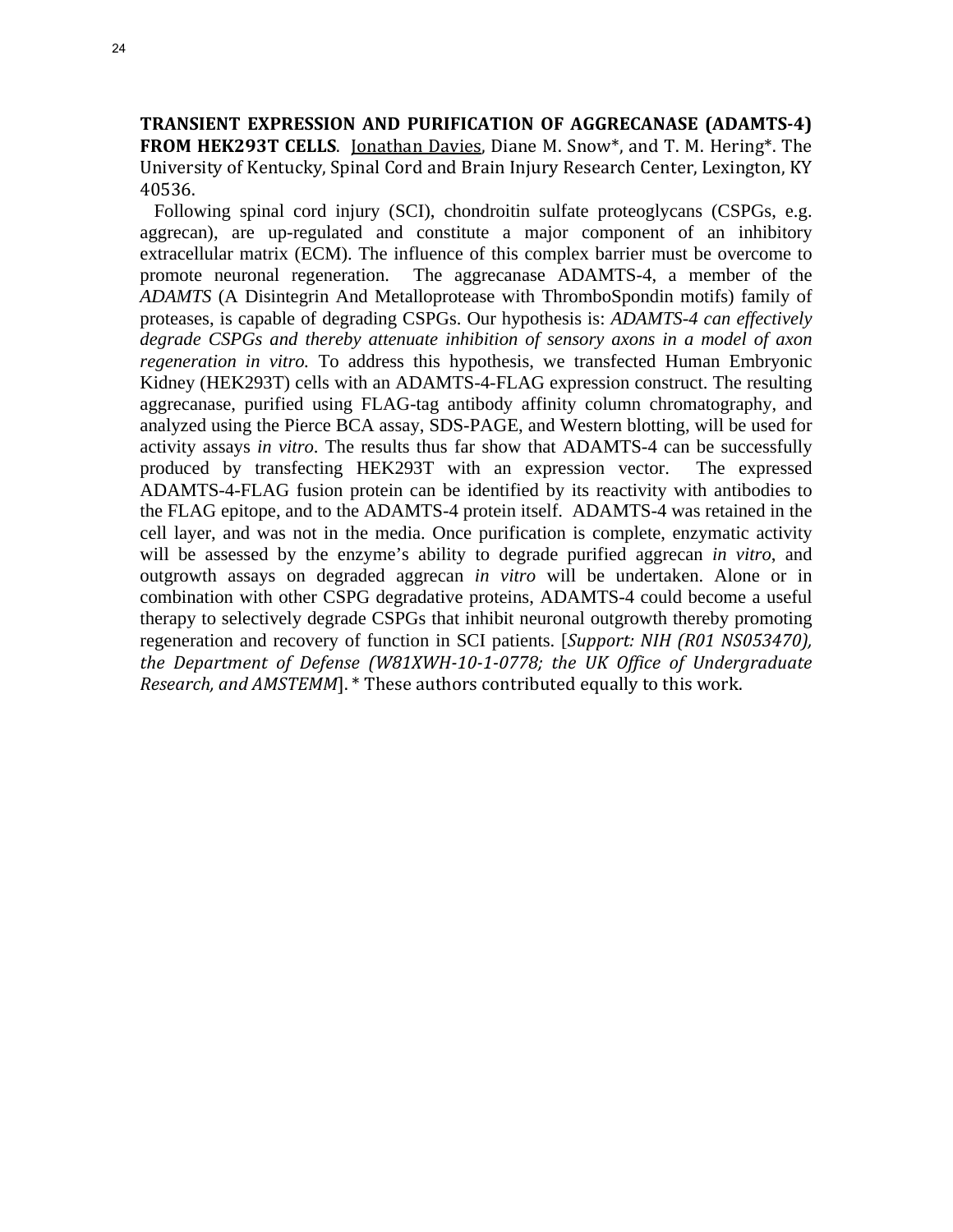## **BIOGRAPHICAL SKETCH**

Provide the following information for the key personnel and other significant contributors in the order listed on Form Page 2. Follow this format for each person. **DO NOT EXCEED FOUR PAGES.**

| <b>NAME</b>                                                                                                                                |                                  | <b>POSITION TITLE</b>        |                |  |
|--------------------------------------------------------------------------------------------------------------------------------------------|----------------------------------|------------------------------|----------------|--|
| Diane M. Snow, PhD                                                                                                                         |                                  | <b>Professor with Tenure</b> |                |  |
| <b>eRA COMMONS USER NAME</b>                                                                                                               |                                  |                              |                |  |
| Diane.Snow                                                                                                                                 |                                  |                              |                |  |
| EDUCATION/TRAINING (Begin with baccalaureate or other initial professional education, such as nursing, and include postdoctoral training.) |                                  |                              |                |  |
| INSTITUTION AND LOCATION                                                                                                                   | <b>DEGREE</b><br>(if applicable) | YEAR(s)                      | FIELD OF STUDY |  |
| The University of Akron, Akron, OH                                                                                                         | B.S.                             | 1982                         | Biology/German |  |
| The University of Akron and NEOUCOM                                                                                                        | M.S.                             | 1985                         | Neuroscience   |  |
| Case Western Reserve University, Cleveland, OH                                                                                             | Ph.D.                            | 1989                         | Neuroscience   |  |
| Case Western Reserve University, Cleveland, OH                                                                                             | PostDoc                          | 1990                         | Neuroscience   |  |
|                                                                                                                                            |                                  |                              |                |  |

**Positions and Honors.** List in chronological order previous positions, concluding with your present position. List any honors. Include present membership on any Federal Government public advisory committee.

| Technician, Cleveland Clinic Foundation, Dept. of Brain and Vascular Research                                                                                             |
|---------------------------------------------------------------------------------------------------------------------------------------------------------------------------|
| Brumagin Fellowship for Spinal Cord Injury Research                                                                                                                       |
| NIH National Research Service Award, F32                                                                                                                                  |
| Macalester College, Minneapolis, MN, Faculty                                                                                                                              |
| Research Assistant Professor, The University of Minnesota, Dept. of Cell Biology and                                                                                      |
| Neuroanatomy, Minneapolis, MN                                                                                                                                             |
| Assistant Professor, Dept. of Anatomy and Neurobiology, The Univ. of Kentucky,<br>Lexington, KY                                                                           |
| Associate Professor with Tenure, Dept. of Anatomy and Neurobiology, The Univ. of<br>Kentucky, Lexington                                                                   |
| Wethington Research Award                                                                                                                                                 |
| Faculty Associate, Spinal Cord and Brain Injury Research Center, Univ. of KY,                                                                                             |
| Lexington, KY                                                                                                                                                             |
| National ACE Network Leadership Award (Advancement of Women in Higher Education)<br>for "an outstanding, innovative, and visionary leadership program - Circles of Power" |
| Kentucky Academy of Sciences - Superlative Award, Distinguished University Scientist                                                                                      |
| Professor and Endowed Chair, Spinal Cord and Brain Injury Research Center<br>(SCoBIRC); Dept of Anat and Neurobiology, The University of Kentucky, Lexington, KY          |
| Wethington Research Award                                                                                                                                                 |
| Abraham Flexner Master Educator Award (2011 pending)                                                                                                                      |
| Society for the Promotion of Undergraduate Research (SPUR) - Excellent Undergraduate<br><b>Research Mentor Award</b>                                                      |
| Sarah Bennett Holmes Award, contribution to development of women professionals,<br><b>Women's Forum</b>                                                                   |
| Southeast Conference Academic Consortium - Administrative Leadership Development<br>Program Fellow                                                                        |
| Board of Directors and Advisory Board member, Exomedicine Institute, NASA-funded<br>zero-gravity medical research                                                         |
|                                                                                                                                                                           |

#### **A. Peer-reviewed publications (***selected of 50***).**

**Snow, D.M**., D.A. Steindler, and J. Silver (1990) Molecular and cellular characterization of the glial roof plate of the spinal cord and optic tectum: a possible role for a proteoglycan in the development of an axon barrier. *Dev. Biol*. 138:359-376.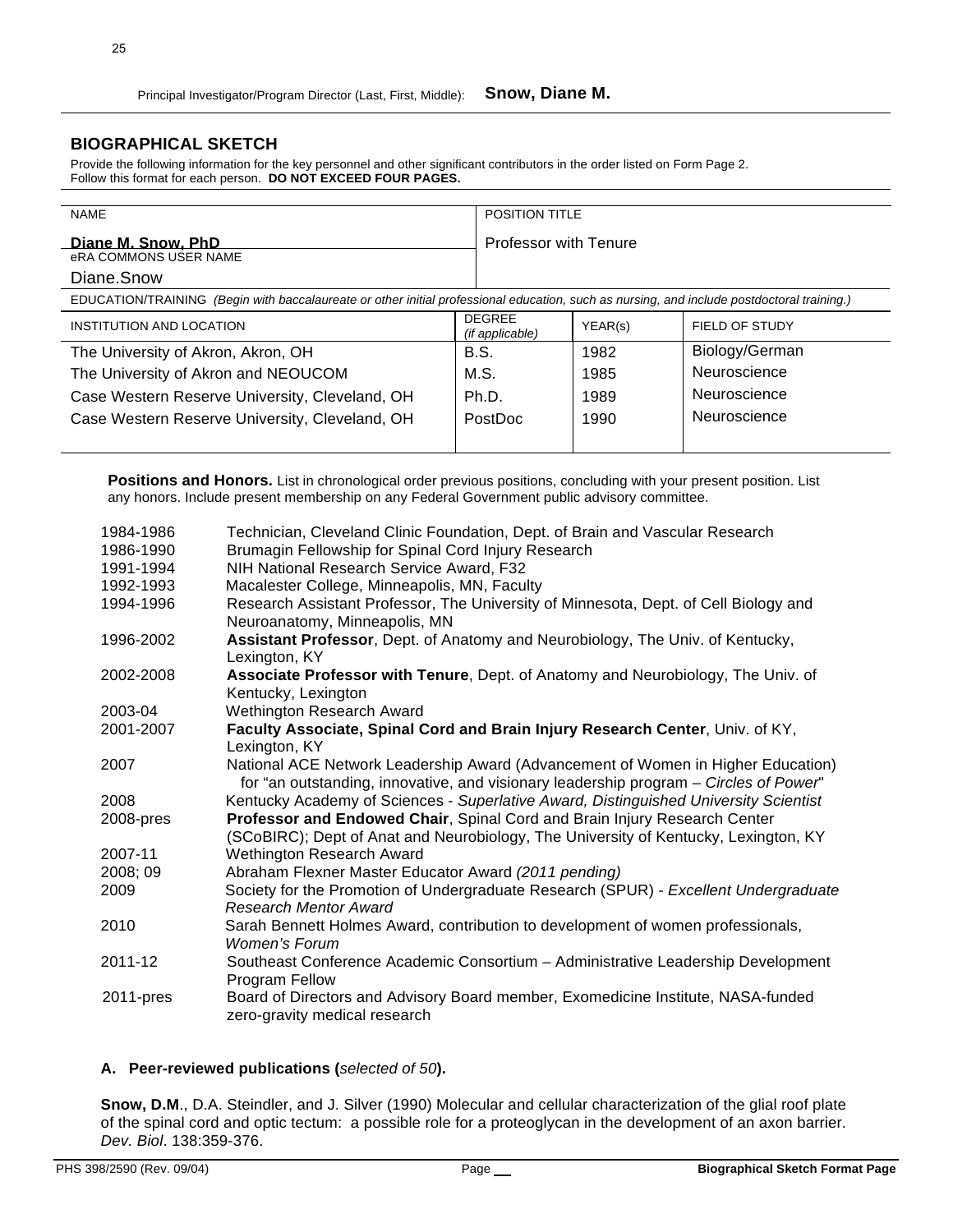**Snow, D.M**., V. Lemmon, A. Caplan, D. Carrino and J. Silver, (1990) Sulfated proteoglycans in astroglial barriers inhibit neurite outgrowth in vitro. *Exp Neurol*. 109:111-130.

**Snow, D.M**., M. Watanabe, P.C. Letourneau, and J. Silver (1991) A chondroitin sulfate proteoglycan may influence the direction of retinal ganglion cell outgrowth*. Development.* 113(4):1473-1485.

**Snow, D.M**., and P.C. Letourneau (1992) Neurite outgrowth on a step gradient of chondroitin sulfate proteoglycan (CSPG). *J. Neurobiol*. 23:322-336.

Letourneau, P.C., M.L. Condic, and **D. M. Snow** (1992) "Extracellular matrix and neurite outgrowth." *Curr. Opin. Gen. and Development* 2:625-634.

Letourneau, P.C., M.L. Condic, and **D.M. Snow**. (1994) "Interactions of developing neurons with the extracellular matrix." *J. Neurosci*., 14(3):915-928.

**Snow, D.M**., P. Atkinson, T. Hassinger, P.C. Letourneau, and S.B. Kater (1994). Chondroitin sulfate proteoglycan elevates cytoplasmic calcium in DRG neurons. *Dev. Biol*. 166(1):87-100.

Gomez, T.M., **D.M. Snow** and P.C. Letourneau. (1995) Characterization of spontaneous calcium transients in nerve growth cones and their effect on growth cone migration. *Neuron,* 14:1233-1246.

**Snow, D. M**., Brown, E.M., and Letourneau, P.C. (1996) Growth cone behavior in the presence of soluble chondroitin sulfate proteoglycan (CSPG), compared to behavior on CSPG bound to laminin or fibronectin. *Int. J. Developmental Neuroscience*, 14(3):331-349.

Challacombe, J.F., **Snow, D. M**. and Letourneau, P.C. (1996) Actin filament bundles are required for microtubule reorientation during growth cone turning to avoid an inhibitory guidance cue. *J. Cell Sci.*109:2031-2040.

Challacombe, J.F., **Snow, D.M**. and Letourneau, P.C. (1996) Role of the cytoskeleton in growth cone motility and axonal elongation. In: *Seminars in the Neurosciences*, Academic Press, Ltd, Vol. 8, 67-80.

Challacombe, J.F., **Snow, D.M**., and Letourneau, P.C. (1997) Dynamic microtubules are required for growth cone turning to avoid an inhibitory guidance cue. *J. Neurosci*. 17(9):3085-3095.

Condic, M.L., **Snow, D.M**. and P.C. Letourneau (1999). Embryonic neurons adapt to the inhibitory proteoglycan aggrecan by increasing integrin expression. *J. Neurosci.* 19(22):10036-10043.

Hynds, D. L. and **Snow, D. M**. (1999) Neurite outgrowth inhibition by chondroitin sulfate proteoglycan: stopping/stalling exceed turning in human neuroblastoma growth cones. *Exp. Neurol.* 160:244-255.

Wilson, M.T. and **Snow, D.M**. (2000) Chondroitin sulfate proteoglycan expression pattern in hippocampal development: potential regulation of axon tract formation. *J. Comp. Neurol*.424:532-546.

**Snow, D.M**., Smith, J.D., Welch, M.A., Booze, R., Mactutus, C. M. (2001) Cocaine alters locus coeruleus neuron outgrowth *in vivo* and *in vitro*. *Neurotoxicol. Teratol.*23:225-234.

**Snow, D.M**. Mullins, N. and Hynds, D.L.. (2001) Nervous system-derived chondroitin sulfate proteoglycans regulate growth cone morphology and inhibit neurite outgrowth: a light, epifluorescence, and electron microscopy study, *Microscopy Res. Tech.* 54:273-286.

Hynds, D.L. and **Snow, D.M**. (2001) Fibronectin or laminin elicits differential behaviors from SH-SY5Y growth cones contacting chondroitin sulfate proteoglycans *J. Neurosci. Res.* 66:630-642.

**Snow, D. M.***,* Smith, J.D., and*.* Gurwell, J. A. (2002), Binding characteristics of chondroitin sulfate proteoglycans and laminin-1, and correlative neurite outgrowth behaviors in a standard tissue culture choice assay. *J. Neurobiol* 51:285-301*.*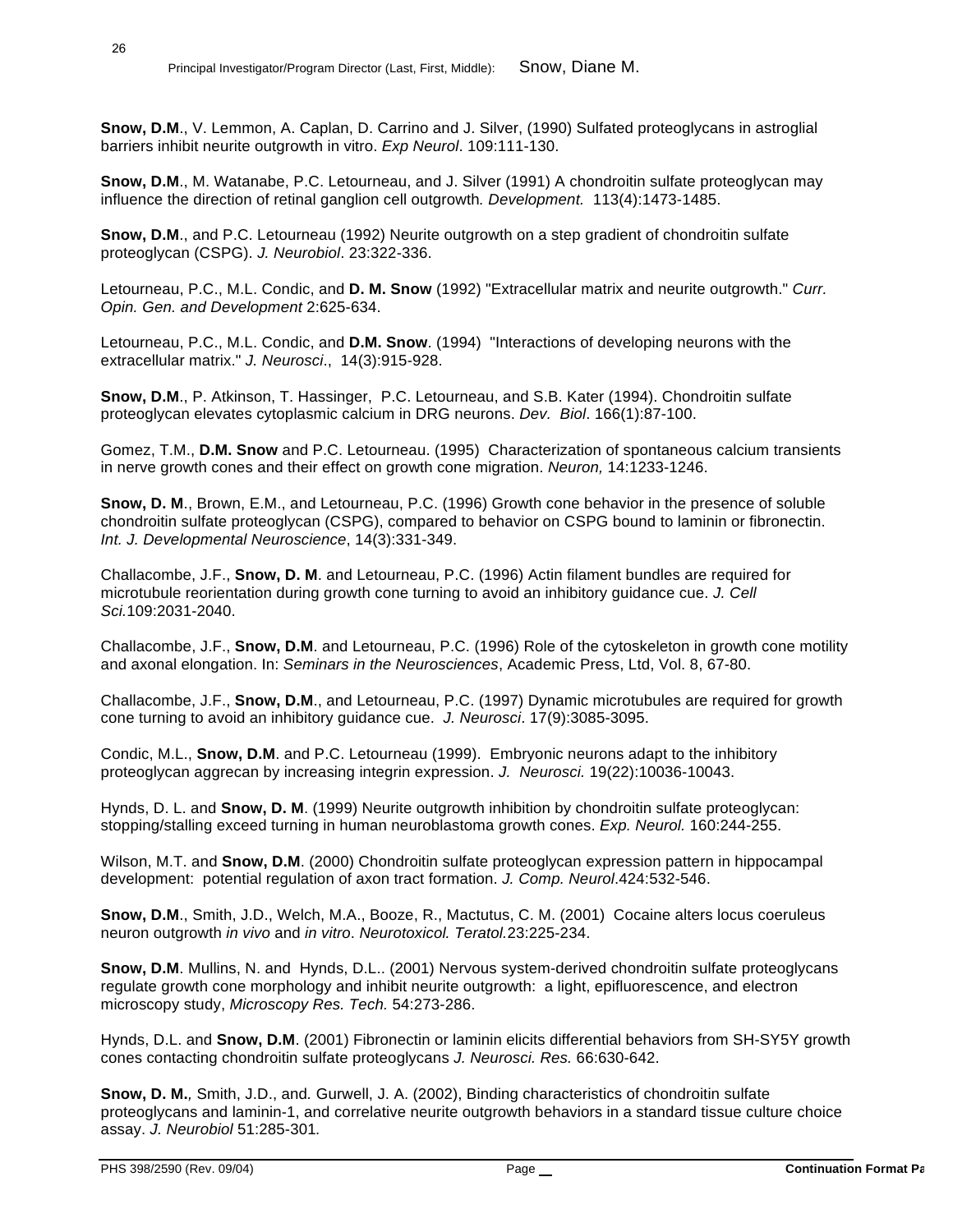27

Hynds D. L. and **Snow D. M**. A semi-automated image analysis method to quantify neurite preference/axon guidance on a patterned substratum. (2002) *J. Neurosci. Methods* 121(1):53-64.

Johnson, W.E., Caterson,B, Eisenstein, S.M., Hynds, D.L., \***Snow, D. M., and \*Roberts, S. (\*shared senior authorship)**. (2002) Human intervertebral disc aggrecan inhibits nerve growth in vitro. *Arthritis and Rheumatism* 46(10):2658-2664.

**Snow, D.M**., Smith, J.D., Cunningham, A. T., McFarlin, J., and Goshorn E.C. (2003) Neurite elongation on chondroitin sulfate proteoglycans is characterized by axonal fasciculation. *Exp. Neurol*. 182:310-321.

Hynds, D.L., Rangappa, N Beest, J.T., **Snow, D.M**., Rabchevsky, A.G. (2004) Microglia Enhance Dorsal Root Ganglion Outgrowth in Schwann Cell Cultures. *Glia* 46:218-226.

**Snow, D.M**., Smith, J.D., Booze, R.M., Welch, M., and Mactutus, C.F. (2004) Cocaine-induced inhibition of outgrowth in locus coeruleus neurons is related to gestational exposure period and offspring sex. *Int'l J. Develop. Neurosci.* 22:297-308.

Dey, S.**,** Booze, R.M., Mactutus, C.F. and **Snow, D.M**. (2006) Specificity of prenatal cocaine on inhibition of locus coeruleus neurite outgrowth. *Neurosci*. 139:899-907.

Heron, P., Sutton, B., Curinga, G.M., Smith, G. M. and **Snow, D.M**. (2007) Localized gene expression of guidance molecules in a co-culture model to direct axonal growth. *J. Neurosci. Meth*., 159(2):203-214.

Dey, S., Mactutus' C.F., Booze' R.M., and **Snow' D.M.** (2007) Prenatal cocaine exposure induces apoptosis in locus coeruleus neurons *in vitro* by altering the bax/bcl-2 ratio and through caspase-3 apoptotic signaling. *Neurosci.* 144(2):509-521.

Curinga GM, **Snow DM**, Mashburn C, Kohler K, Thobaben R, Caggiano AO, Smith GM. (2007) Mammalianproduced chondroitinase AC mitigates axon inhibition by chondroitin sulfate proteoglycans. *J Neurochem*. 102(1):275-288.

Dey, S. and **Snow, D. M**. (2007) Prenatal cocaine exposure induces apoptosis in locus coeruleus neurons through TNF-α mediated induction of Bax and JNK-1-MAPK pathways. *J Neurochem*. 103(2):542-556*.* 

Curinga G, **Snow DM,** Smith GM. (2008) Mechanisms regulating interpretation of guidance cues during development, maturation, and following injury. [Invited Review] *Reviews in the Neurosciences* 19 (4-5): 213- 26. (PMID: 19145984)

Zhang, G. ,R.-L. Lin, M. Wiggers, D.M. Snow, and L.-Y. Lee. (2008) Altered expression of TRPV1 and sensitivity to capsaicin in pulmonary myelinated afferents following chronic airway inflammation in the rat. J. Physiol. (Lond) 586:5771-86. (PMID: 18832423)

Lin S, Liu M, Son YJ, Timothy Himes B, **Snow DM**, Yu W, Baas PW (2011) Inhibition of Kinesin-5, a microtubule-based motor protein, as a strategy for enhancing regeneration of adult axons. *Traffic* 12(3):269- 86.

Snow, D.M. (2011) "Contributions of Dr. Paul C. Letourneau to the understanding of axon regeneration and inhibition of axon growth", In: *Devel. Neurobiol.*, Special Issue, Invited Review; *In press.*

#### *B.* **Research Support.** *On-going or completed within past 5 years:*

#### **"Recombinant aggrecan variants having specifically modified CS chains and their regulation of axonal regeneration" - ACTIVE**

P.I. D. Snow, 10% effort; 1/15/11-1/14/14 Agency: Kentucky Spinal Cord and Head Injury Research Trust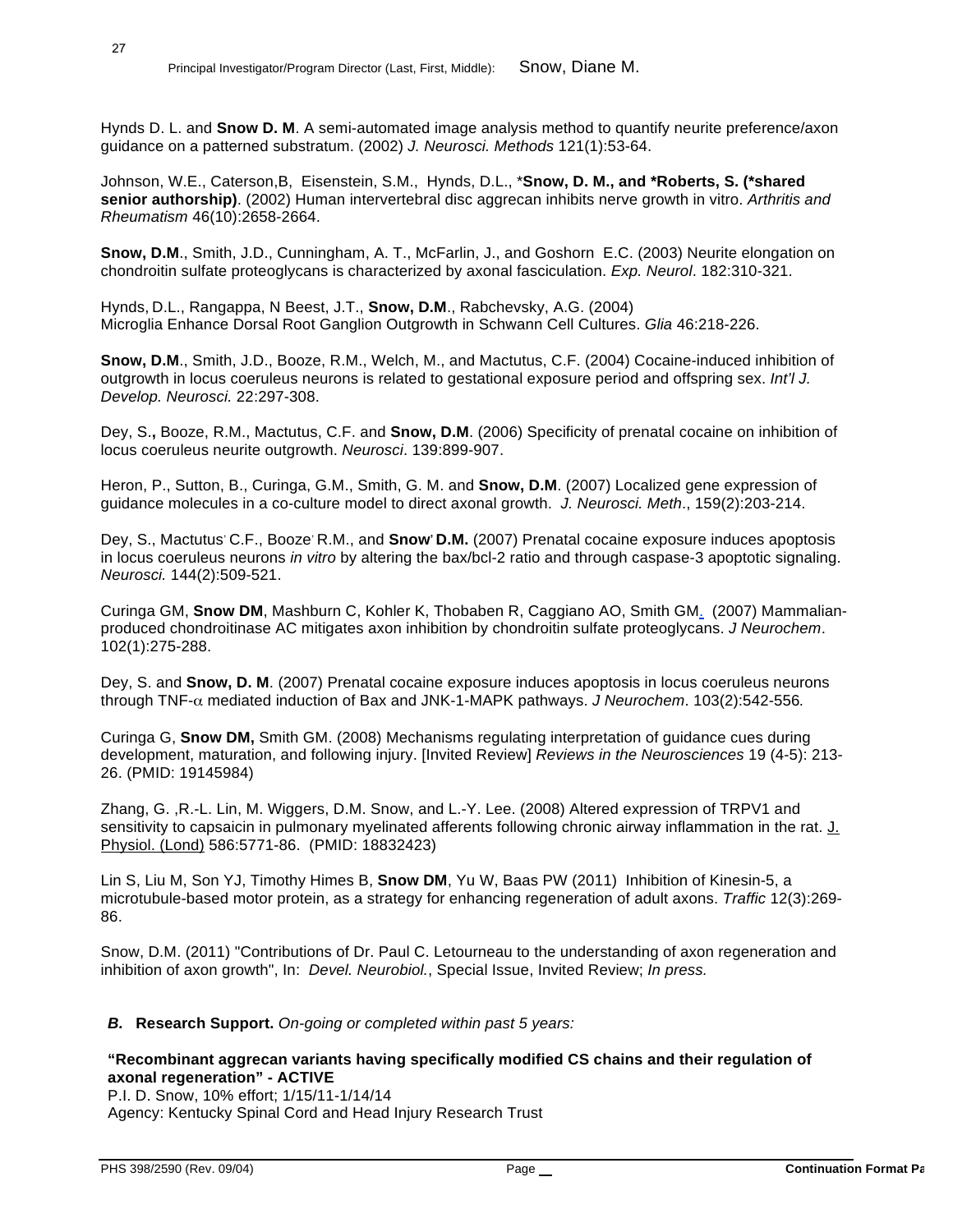Aims: 1) To use shRNA to knock down specific biosynthetic enzymes in the CS synthesis pathway to produce modified CS chains on recombinant aggrecan (a CSPG). These specifically modified CS chains will be analyzed to confirm the nature of the predicted modification; and, 2) To determine the ability of CSPGs engineered in Aim 1 to inhibit neurite outgrowth.

#### **"A Better Way to Excise Inhibitory Molecules (CSPGs) from a Spinal Cord Injury Scar to Promote Regeneration" - ACTIVE**

P.I. D. Snow, 20% effort; 9/30/10-9/29/13

Agency: Dept of Defense - CDMRP

Aims: 1) To determine if aggrecanase and chondroitinase-mediated degradation of CSPGs, either purified, or produced by primary rat cortical astrocytes, will foster neurite outgrowth in vitro; and 2) To determine if aggrecanase and chondroitinase-mediated degradation of CSPGs in a rat spinal cord injury model in vivo, will result in improved axonal regeneration and recovery of function.

#### **"Designer PGs for CNS Injury" - ACTIVE**

P.I. D. Snow, 30% effort; 9/1/07-8/31/12 Agency: NIH, NINDS; 1R01NS053470-01A2 Aims: Identification and manipulation of inhibitory microdomains of glial scar chondroitin sulfate proteoglycans in vitro focusing on cortical astrocytes interactions with sensory neurons.

#### **"Role of TRPV1 in Airway Hypersensitivity Induced by Inflammation" - ACTIVE**

PI: Lu-Yuan Lee; Co-I: D. Snow, 5% effort; 9/1/09 - 8/31/11

Agency: NIH - National Heart, Lung and Blood Institute; 1R01 (HL096914-01) Aims: To investigate the role of TRPV1 in the development of airway hypersensitivity when chronic airway inflammation is induced by allergen sensitization.

#### **"Designer PGs for Spinal Cord Injury"**

PI - D. Snow; 20% effort; 11-1-07 to 10-31-010 Agency: Christopher and Dana Reeve Foundation Aims: identification and manipulation of inhibitory microdomains of glial scar neurocan in vitro and in vivo using shRNA technology.

#### **"PGs, Monastrol, and Regeneration"**

P.I.s - D. M. Snow and P. Baas, 12-31-08 to 12-30-09 Agency: Christopher and Dana Reeve Foundation Aims: To determine if the kinesin-5 inhibitor, monastrol, attenuates CSPG-induced axonal inhibition.

#### **"Engineering Chondroitinase AC for Expression Within the Injured Spinal Cord"**

P.I. G. Smith, Co-I: D. Snow, 5% effort; 1-15-07 to 1-14-09**.** Agency: Kentucky Spinal Cord and Head Injury Research Trust Aims: To engineer mammalian chondroitinase via lentiviral technology to facilitate regeneration.

#### **"Cell-permeant peptides for modulating neuronal growth cone behavior"**

PI: M. Wilson; Snow 10% effort; 1-1-07 to 9-1-07 Agency: NIH; SBIR; R43-NS051878 Aims: To develop cell-permeant peptides to manipulate neuronal cytoskeletal elements and promote neurite outgrowth.

#### **"Mammalian-produced chondroitinase AC mitigates axon inhibition by chondroitin sulfate proteoglycans"**

P.I. G. Curinga (Snow, Faculty Sponsor and Mentor), 7/1/05-6/30/07. Agency: University of Kentucky Postdoctoral Fellowship for Women in Under-Represented Areas, Aims: To engineer astrocyte-produced chondroitinase AC to alleviate axonal inhibition in vitro and in vivo.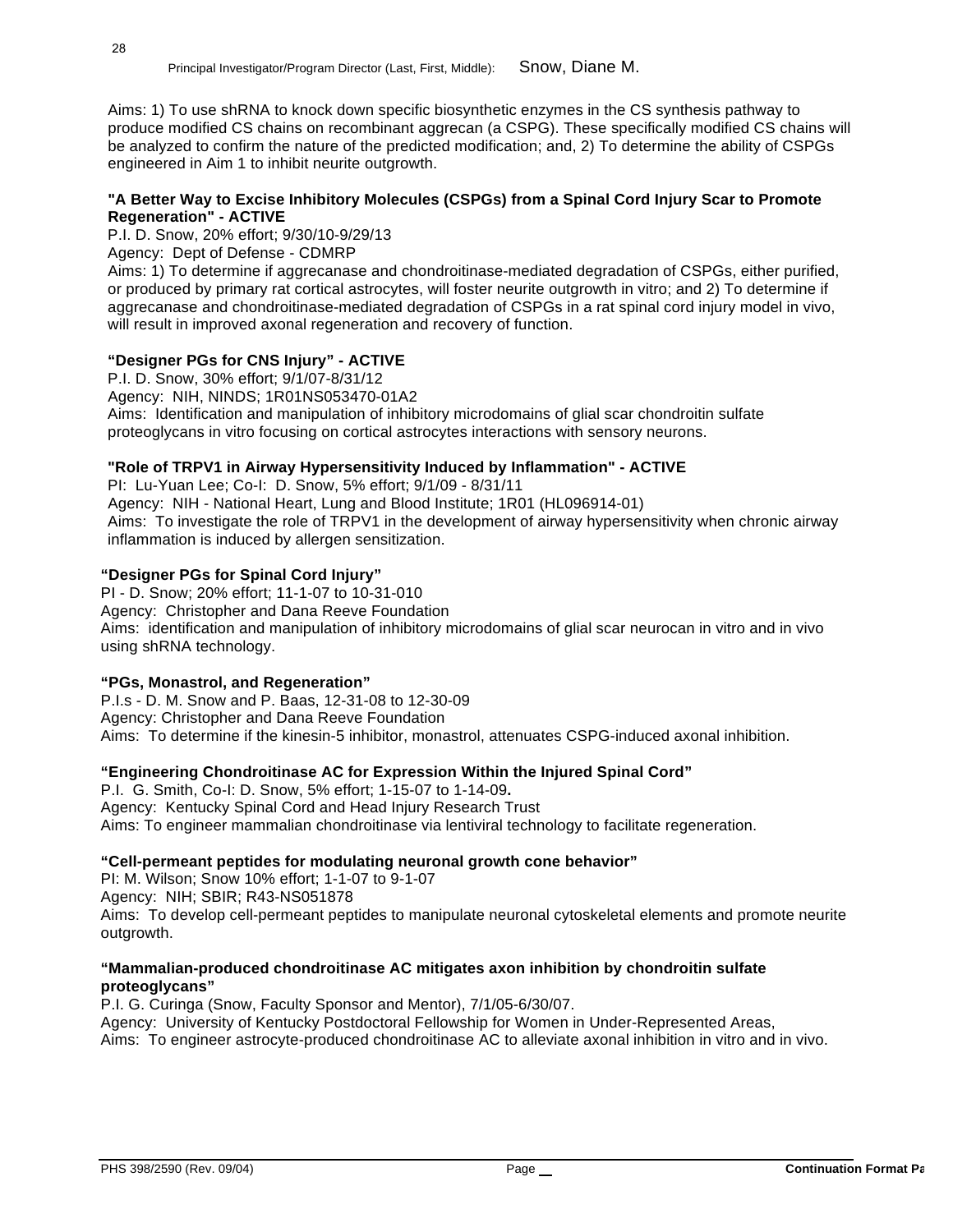#### **BIOGRAPHICAL SKETCH**

Provide the following information for the key personnel and other significant contributors. Follow this format for each person. **DO NOT EXCEED FOUR PAGES.**

| <b>NAME</b><br>Hering, Thomas M.                                                                                                           |                                  | <b>POSITION TITLE</b><br>Research Associate Professor |                                          |  |
|--------------------------------------------------------------------------------------------------------------------------------------------|----------------------------------|-------------------------------------------------------|------------------------------------------|--|
| <b>eRA COMMONS USER NAME</b><br><b>THERING</b>                                                                                             |                                  |                                                       |                                          |  |
| EDUCATION/TRAINING (Begin with baccalaureate or other initial professional education, such as nursing, and include postdoctoral training.) |                                  |                                                       |                                          |  |
| INSTITUTION AND LOCATION                                                                                                                   | <b>DEGREE</b><br>(if applicable) | YEAR(s)                                               | FIELD OF STUDY                           |  |
| Kent State University, Kent, OH                                                                                                            | B.S.                             | 1974                                                  | <b>Biology</b>                           |  |
| Cleveland State University, Cleveland, OH                                                                                                  | M.S.                             | 1977                                                  | <b>Biology</b>                           |  |
| Case Western Reserve Univ., Cleveland, OH                                                                                                  | Ph.D.                            | 1985                                                  | <b>Experimental Pathology</b>            |  |
| Rush University, Chicago, IL                                                                                                               | postdoc                          | 1985                                                  | Biochemistry/Molecular<br><b>Biology</b> |  |
| University of Washington, Seattle, WA                                                                                                      | postdoc                          | 1987                                                  | Biochemistry/Molecular<br><b>Biology</b> |  |

#### **A. Personal Statement**

29

In September 2010 I joined the Department of Anatomy and Neurobiology/Spinal Cord and Brain Injury Research Center at the University of Kentucky to become a full time member of the faculty. I have collaborated with Dr. Diane Snow for several years prior to my arrival at UK, while at Case Western Reserve University and during my Visiting Professorship at Washington University in St. Louis. My research specialization is in the biochemistry and molecular biology of the extracellular matrix (ECM), with a current emphasis on the role of ECM components in neuronal regeneration. The role of the ECM in neuronal regeneration is only beginning to be understood. My previous experience has been in the area of musculoskeletal-related connective tissue research, an area of study in which the biochemistry of proteoglycans and their metabolic and catabolic pathways is fairly advanced. It is my intention to bring biochemical and molecular biological approaches for the analysis of ECM to the study of CNS repair mechanisms.

#### **B. Positions And Honors**

#### **Positions And Employment**

|           | ווסיווויט אוווים באוויס בווטונט                                                                                       |
|-----------|-----------------------------------------------------------------------------------------------------------------------|
| 1974-75   | Teaching Assistant, Dept. of Biology, Cleveland State University, Cleveland, OH                                       |
| 1975-78   | Research Assistant, Dept. of Pediatrics, Case Western Reserve University, Cleveland, OH                               |
| 1985-87   | Postdoctoral Fellow and Instructor, Depts. of Biochemistry and Orthopaedics Rush University,<br>Chicago, IL           |
| 1987-88   | Postdoctoral Research Associate, Dept. of Orthopaedics, University of Washington, Seattle, WA                         |
| 1988-89   | Research Associate, Dept. of Orthopaedics, University of Washington, Seattle, WA                                      |
| 1989-97   | Assistant Professor, Dept. of Medicine, Div. of Rheumatic Diseases Case Western Reserve<br>University, Cleveland, OH  |
| 1991-97   | Assistant Professor, Dept. of Anatomy, Case Western Reserve University, Cleveland, OH                                 |
| 1997-98   | Associate Professor, Dept. of Medicine, Div. of Rheumatic Diseases, Case Western Reserve<br>University, Cleveland, OH |
| 1997-2009 | Associate Professor, Dept. of Anatomy, Case Western Reserve University, Cleveland, OH                                 |
| 1998-2009 | Associate Professor, Dept. of Orthopaedics, Case Western Reserve University, Cleveland, OH                            |
| 2009      | Adjunct Associate Professor, Dept. of Biomedical Engineering, Case Western Reserve<br>Cleveland, OH.<br>University,   |
| 2009-10   | Visiting Associate Professor, Dept. of Orthopaedic Surgery, Washington University, St. Louis,<br>MO.                  |
| 2010      | Research Associate Professor, Department of Anatomy and Neurobiology/Spinal Cord                                      |

and Brain Injury Research Center (SCoBIRC), University of Kentucky, Lexington, KY.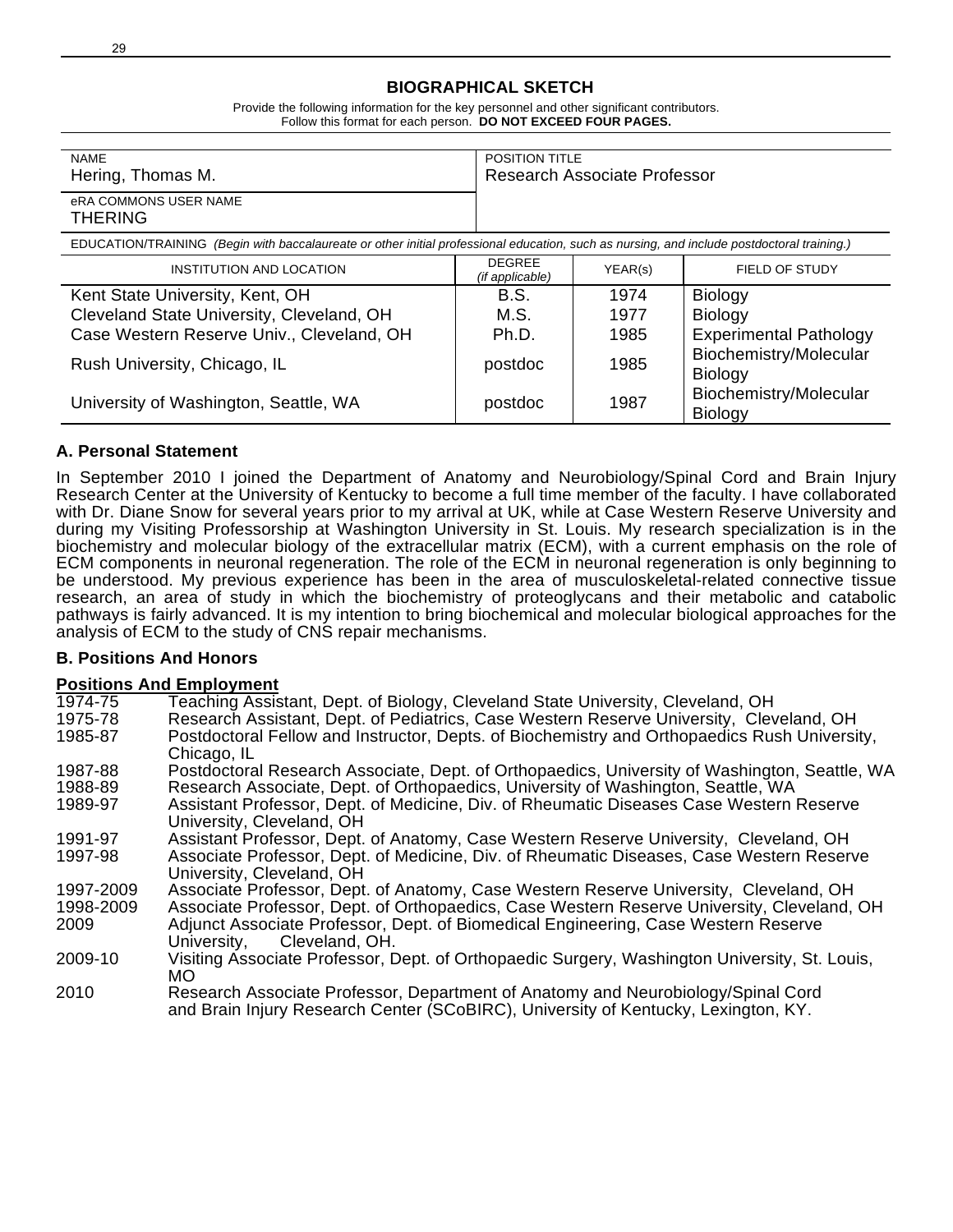30

# **Professional Memberships**

- 1985 Member, American Association for the Advancement of Science<br>1988 Member, American Society for Cell Biology
- Member, American Society for Cell Biology
- 1989 Member, Orthopaedic Research Society<br>2002 Member, American Society for Matrix Bio
- Member, American Society for Matrix Biology
- 2004 Member, Osteoarthritis Research Society International

#### **Honors And Awards**

- 1979-82 USPHS Predoctoral Traineeship in Cellular and Molecular Biology, CWRU, Cleveland, OH
- 1985 USPHS Postdoctoral Traineeship in Orthopaedics, Rush Medical College, Chicago, IL
- 1987-88 NIH Individual Postdoctoral Fellowship.
- 1991-96 NIH/AR40829 (FIRST Award),
- 1994 National Service Citation, Arthritis Foundation,
- 1990 Invited Presentation,Gordon Conference on Proteoglycans, Andover, NH
- 1995 Elected to Medical and Scientific Committee, Arthritis Foundation, Northeast Ohio Chapter,.
- 2008 Invited Presentation, Gordon Conference on Proteoglycans, Andover, NH
- 2009-10 Osteoarthritis Research Society International (OARSI) Scholarship Award (Visiting Professorship at Washington University, St. Louis, MO.)

## **C. Selected Peer-Reviewed Publications** (Selected from 27 peer-reviewed publications)

## **Most relevant to the current application**

- 1. Miwa, H.E., Gerken, T.A., Huynh, T.D., Flory, DM., and Hering, T.M.: Mammalian expression of fulllength bovine aggrecan and link protein: Formation of recombinant proteoglycan aggregates and analysis of proteolytic cleavage by ADAMTS-4 and MMP-13, Biochim. Biophys. Acta *1760*. 472-486, 2006.
- 2. Miwa, H.E., Gerken, T.A., and Hering, T.M.: Effects of covalently attached chondroitin sulfate on aggrecan cleavage by ADAMTS-4 and MMP-13 Matrix Biology, 25, 534-545, 2006.
- 3. Miwa, H. E., Duesler, L., Kazmi, N.H., Huynh, T.D., and Hering, T.M.: Conserved sequence in the aggrecan interglobular domain modulates cleavage by ADAMTS-4, Biochim. Biophys. Acta, 1790, 161- 172, 2009.

#### **Additional publications of importance to the field (in chronological order)**

- 1. Hering, T.M., Marchant, R.E., and Anderson, J.M.: Type V collagen during granulation tissue development. Exp. Mol. Pathol., 39: 219-229, 1983
- 2. Hering, T.M., Suzuki, Y., and Anderson, J.M.: Collagen type distribution in healing of synthetic vascular prostheses. Conn. Tiss. Res., 15: 141-154, 1986.
- 3. Hering, T.M., and Sandell, L.J.: Biosynthesis and cell-free translation of swarm rat chondrosarcoma and bovine cartilage link proteins. J. Biol. Chem., *263*, 1030-1036,1988.
- 4. Hering, T.M., and Sandell, L.J.: Biosynthesis and processing of bovine cartilage link proteins, J. Biol. Chem., *265*, 2375-2382, 1990
- 5. Hering, T.M., Kollar, J., Huynh, T.D., Varelas, J.B., and Sandell, L.J.: Modulation of extracellular matrix gene expression in bovine high density chondrocyte cultures by ascorbic acid and enzymatic resuspension. Arch. Biochem. Biophys. *314*, 90-98 1994
- 6. Hering, T.M., Kollar, J. , Huynh, T.D. and Sandell, L.J.: Bovine chondrocyte link protein cDNA sequence: interspecies conservation of primary structure and mRNA untranslated regions, Comp. Biochem. Physiol. 112B(2), 197-203, 1995
- 7. Hering, T.M., Kollar, J., Huynh, T.D. and Varelas, J.B.: Prokaryotic expression, refolding, purification and functional characterization of the decorin as a maltose binding protein fusion. Anal. Biochem., *240*, 98-108, 1996
- 8. Hering, T.M., Huynh, T.D., Kollar, J., and Huang, A.: Complete coding sequence of bovine aggrecan: Comparative structural analysis. Archives Biochem. Biophys., *345*, 259-270, 1997
- 9. Johnstone, B., Hering, T.M. Caplan, A.J.., and Yoo, J.U.: In vitro chondrogenesis of bone marrowderived mesenchymal progenitor cells, Exptl. Cell Res., *238*, 265-272, 1998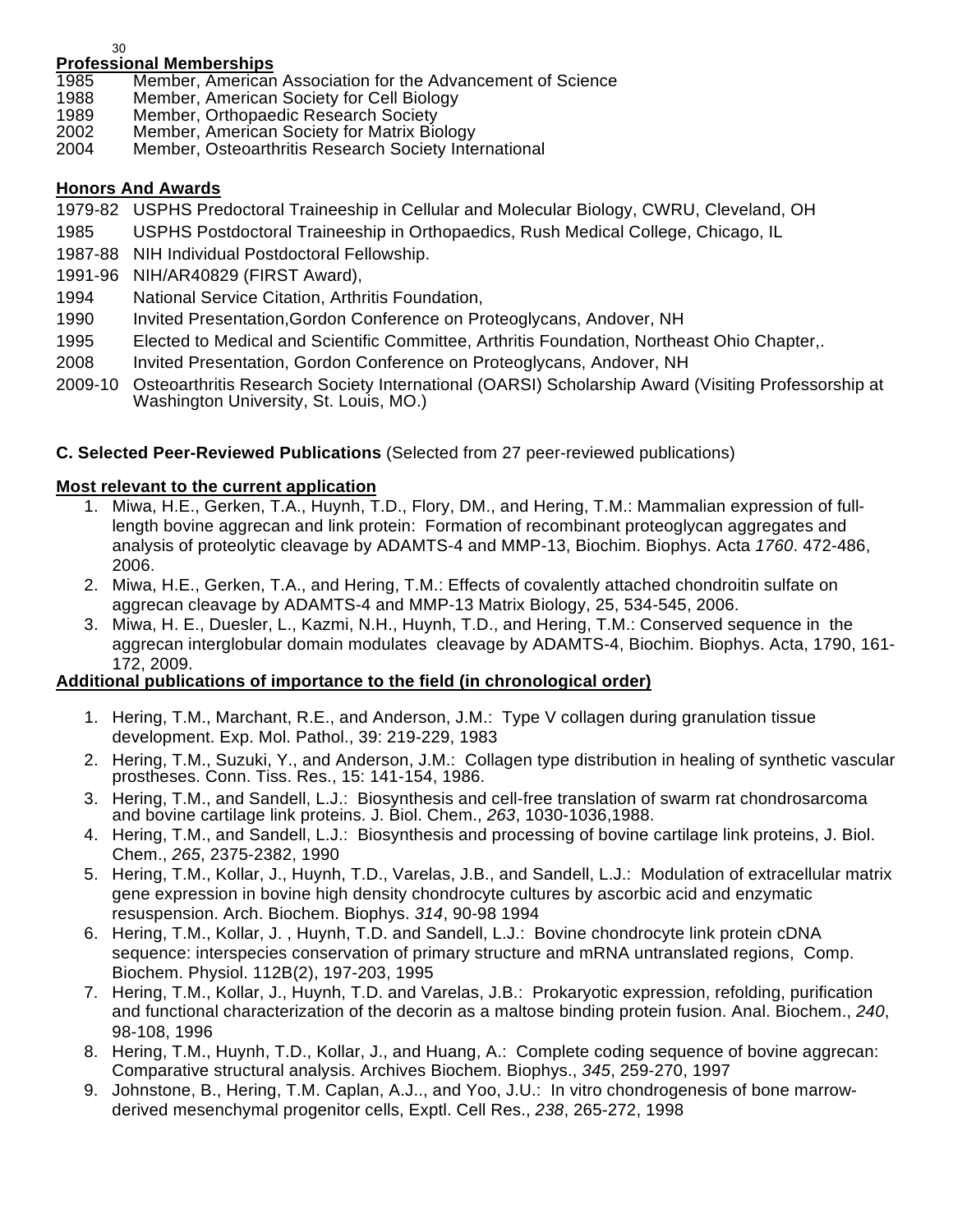31

- 10. Jabbour, L., Welter, J.F., Kollar, J. and Hering, T.M.: Sequence, gene structure, and expression pattern of *CTNNBL1*, a minor-class intron containing gene: Evidence for a role in apoptosis, Genomics, 81(3), 292-303, 2003
- 11. Hering, T.M., Kazmi, N.H., Huynh, T.D., Kollar, J., Xu, L. Hunyady, A.B., and Johnstone, B.: Characterization and Chondrocyte Differentiation Stage-Specific Expression of KRAB Zinc Finger Gene ZNF470, Exp. Cell. Res. *299*, 137-4, 2004.
- 12. McAlinden, A., Johnstone, B., Kollar, J., Kazmi, N., and Hering, T.M.: Expression of two novel alternatively spliced COL2A1 isoforms during chondrocyte differentiation, Matrix Biol. 27, 254-266, 2008.

# **D. Research Support**

# **Ongoing Research Support**

R01 NS053470-01A1 Snow (PI) 08/01/07-07/31/12 NIH/NINDS

Designer PGs for Spinal Cord Injury

The major goals of this project are to identify and manipulate chondroitin sulfate proteoglycan motifs to promote neural plasticity and regeneration.

Rehabilitation Research and Development Service Grant No. F6398R (Kath Bogie) 01/01/10-12/31/12 Department of Veterans Affairs

Determination of Physiological Mechanisms for Electrical Wound Therapy

The major goal of this project is to determine the effect of electrical fields upon wound healing

3048107568 Snow (PI) 09/30/10-09/29/13 US Army Medical Research and Materiel Command

A Better Way to Excise Inhibitory Molecules (CSPGs) from a Spinal Cord Injury Scar to Promote Regeneration The major goal of this project is to promote neuronal regeneration following spinal cord injury using aggrecanases (ADAMTS-4 or ADAMTS-5) to degrade inhibitory proteoglycans.

Grant #10-11A (Snow (PI) 01/01/11-12/31/12

Kentucky Spinal Cord and Head Injury Research Trust (KSCHIRT) Recombinant aggrecan variants having specifically modified CS chains and their

regulation of axonal regeneration

The major goal of this project is to determine whether specific patterns of sulfation on chondroitin sulfate proteoglycans influence neuronal outgrowth.

# **Completed Research Support**

NIH 1R21RR025397-01A1 (Hering/McAlinden) 07/01/09 - 06/30/11 NIH/NCRR

Novel Collagen II Alternative Transcripts and Mouse Skeletal Development The goal of this project is to investigate the role of a newly discovered type II procollagen mRNA transcript, termed IIC, with respect to skeletal development.

R21 HD049834-01 Hering (PI) 4/01/06-3/31/09 NIH/NICHHD

Zfp28 and Mesenchymal Stem Cell Differentiation

The major goals of this project are to determine the role of Zfp28 in chondrogenic differentiation of mesenchymal stem cells by producing a conditional knockout mouse, and to identify genes regulated by Zfp28 using coupled chromatin immunoprecipitation and promoter microarray analysis.